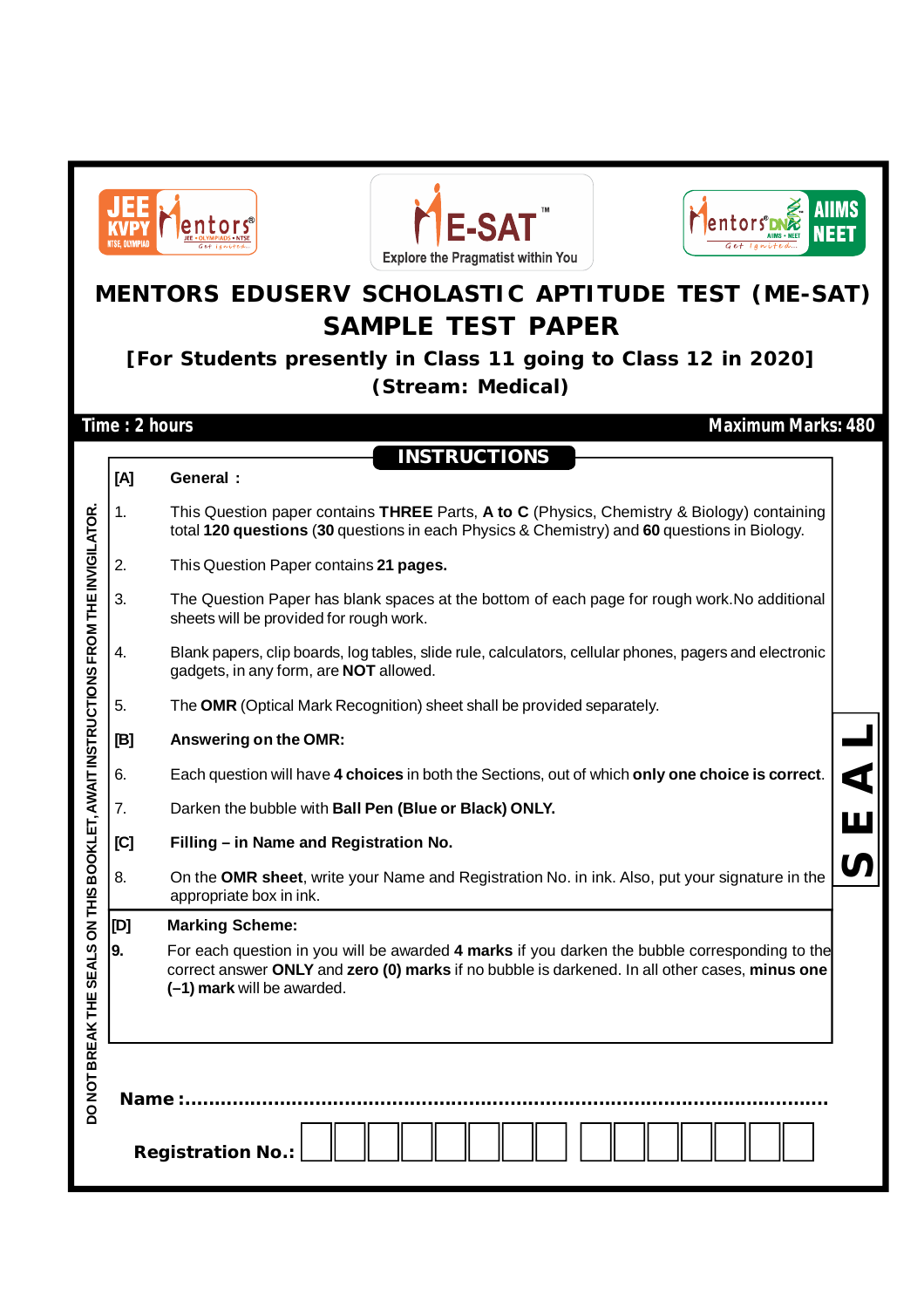| $\begin{bmatrix} 2 \end{bmatrix}$ |                                                                                                                                                                                                                                                                                                                 |                                  |                                           |                                                                                                                | For Students in Class 11 going to Class 12 in 2020 (Med.)   [SAMPLE PAPER]                                 |  |  |  |  |  |
|-----------------------------------|-----------------------------------------------------------------------------------------------------------------------------------------------------------------------------------------------------------------------------------------------------------------------------------------------------------------|----------------------------------|-------------------------------------------|----------------------------------------------------------------------------------------------------------------|------------------------------------------------------------------------------------------------------------|--|--|--|--|--|
|                                   |                                                                                                                                                                                                                                                                                                                 |                                  |                                           | <b>PART-A: PHYSICS</b>                                                                                         |                                                                                                            |  |  |  |  |  |
| 1.                                |                                                                                                                                                                                                                                                                                                                 |                                  |                                           | fundamental units in a system. The dimensions of time in this new system should be :                           | The speed of light (c), gravitational constant (G) and planck's constant (h) are taken as                  |  |  |  |  |  |
|                                   | (A)                                                                                                                                                                                                                                                                                                             |                                  |                                           | $G^{1/2}h^{1/2}c^{-5/2}$ (B) $G^{-1/2}h^{1/2}c^{1/2}$ (C) $G^{1/2}h^{1/2}c^{-3/2}$ (D) $G^{1/2}h^{1/2}c^{1/2}$ |                                                                                                            |  |  |  |  |  |
| 2.                                |                                                                                                                                                                                                                                                                                                                 |                                  |                                           |                                                                                                                | A physical quantity Q is found depend on observables x, y and z obeying relation $Q = \frac{x^3 y^2}{7}$ . |  |  |  |  |  |
|                                   | The percentgage error in the measurements of x, y and z are 1%, 2% and 4% respectively.<br>What is percentage error in the quantity Q?                                                                                                                                                                          |                                  |                                           |                                                                                                                |                                                                                                            |  |  |  |  |  |
|                                   | (A)                                                                                                                                                                                                                                                                                                             | 4%                               | (B) 3%                                    | $(C)$ 11%                                                                                                      | (D) 1%                                                                                                     |  |  |  |  |  |
| 3.                                | A particle moving in a stright line covers half the distance with speed of 3 $\text{ms}^{-1}$ . The other half<br>of the distance is covered in two equal time intervals with speed of 4.5 $\text{ms}^{-1}$ and 7.5 $\text{ms}^{-1}$<br>respectively. The average speed of the particle during this motion is : |                                  |                                           |                                                                                                                |                                                                                                            |  |  |  |  |  |
|                                   |                                                                                                                                                                                                                                                                                                                 | (A) $4 \text{ ms}^{-1}$          | $(B) 5 ms^{-1}$                           | (C) 5.5 ms <sup>-1</sup> (D) 4.8 ms <sup>-1</sup>                                                              |                                                                                                            |  |  |  |  |  |
| 4.                                |                                                                                                                                                                                                                                                                                                                 |                                  | X-axis. The ratio of their velocities is: |                                                                                                                | The dispalacement - time graph of two moving particles make angles of 30° and 45° with the                 |  |  |  |  |  |
|                                   |                                                                                                                                                                                                                                                                                                                 |                                  | <b>Displacement</b>                       | Time                                                                                                           |                                                                                                            |  |  |  |  |  |
|                                   |                                                                                                                                                                                                                                                                                                                 | (A) $\sqrt{3}:2$                 | (B) 1:1                                   | (C) 1:2                                                                                                        | (D) $1:\sqrt{3}$                                                                                           |  |  |  |  |  |
| 5.                                |                                                                                                                                                                                                                                                                                                                 |                                  |                                           |                                                                                                                | A ball is thrown upwards, it takes 4 s to reach back to the ground. Find its initial velocity              |  |  |  |  |  |
|                                   | (A)                                                                                                                                                                                                                                                                                                             | 30 ms <sup><math>-1</math></sup> |                                           | (B) 10 ms <sup>-1</sup> (C) 40 ms <sup>-1</sup>                                                                | (D) 20 ms <sup>-1</sup>                                                                                    |  |  |  |  |  |
| 6.                                |                                                                                                                                                                                                                                                                                                                 |                                  |                                           |                                                                                                                | Two equal vectors have a resultant equal to either of the two. The angle between them is:                  |  |  |  |  |  |
|                                   | (A)                                                                                                                                                                                                                                                                                                             | $90^\circ$                       | $(B) 60^\circ$                            | $(C) 120^\circ$                                                                                                | $(D)$ 0°                                                                                                   |  |  |  |  |  |
|                                   |                                                                                                                                                                                                                                                                                                                 |                                  |                                           | Space for rough work                                                                                           |                                                                                                            |  |  |  |  |  |
|                                   |                                                                                                                                                                                                                                                                                                                 |                                  |                                           |                                                                                                                |                                                                                                            |  |  |  |  |  |
|                                   |                                                                                                                                                                                                                                                                                                                 |                                  |                                           |                                                                                                                |                                                                                                            |  |  |  |  |  |
|                                   |                                                                                                                                                                                                                                                                                                                 |                                  |                                           |                                                                                                                |                                                                                                            |  |  |  |  |  |
|                                   |                                                                                                                                                                                                                                                                                                                 |                                  |                                           |                                                                                                                |                                                                                                            |  |  |  |  |  |
|                                   |                                                                                                                                                                                                                                                                                                                 |                                  |                                           |                                                                                                                |                                                                                                            |  |  |  |  |  |
|                                   |                                                                                                                                                                                                                                                                                                                 |                                  |                                           |                                                                                                                |                                                                                                            |  |  |  |  |  |
|                                   |                                                                                                                                                                                                                                                                                                                 |                                  |                                           |                                                                                                                |                                                                                                            |  |  |  |  |  |
|                                   |                                                                                                                                                                                                                                                                                                                 |                                  |                                           |                                                                                                                |                                                                                                            |  |  |  |  |  |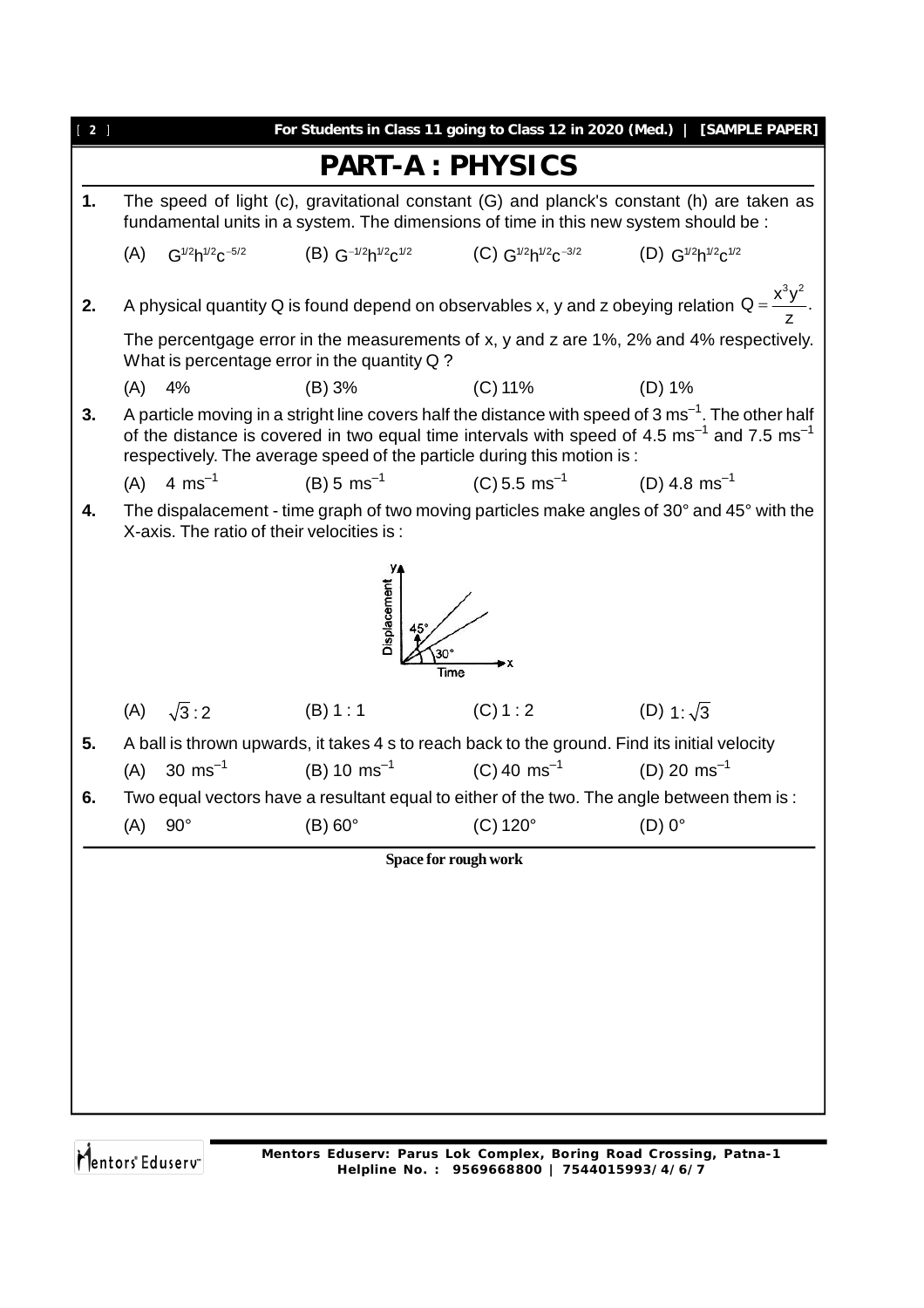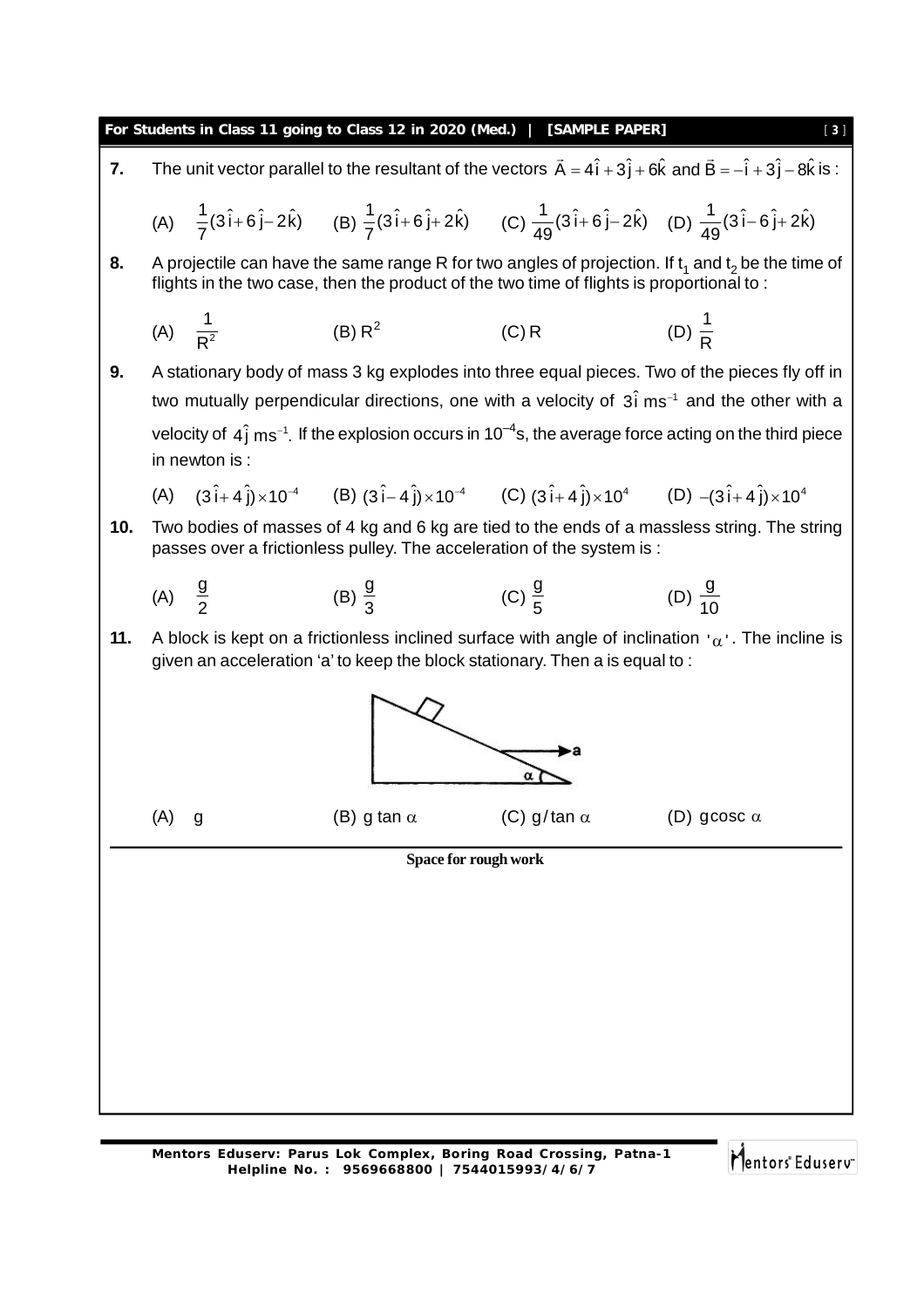| 4   |                |                             |                                                                                                                                                    |                                            | For Students in Class 11 going to Class 12 in 2020 (Med.)   [SAMPLE PAPER]                                                                                                                           |
|-----|----------------|-----------------------------|----------------------------------------------------------------------------------------------------------------------------------------------------|--------------------------------------------|------------------------------------------------------------------------------------------------------------------------------------------------------------------------------------------------------|
| 12. |                | coefficient of friction is: |                                                                                                                                                    |                                            | A smooth block is released at rest on a 45° incline and then slides a distance 'd'. The time<br>taken to slide is 'n' times as much to slide on rough incline than on a smooth incline. The          |
|     |                |                             | (A) $\mu_k = \sqrt{1 - \frac{1}{n^2}}$ (B) $\mu_k = 1 - \frac{1}{n^2}$ (C) $\mu_s = \sqrt{1 - \frac{1}{n^2}}$ (D) $\mu_s = 1 - \frac{1}{n^2}$      |                                            |                                                                                                                                                                                                      |
| 13. |                |                             | If a vector $2\hat{i} + 3\hat{j} + 8\hat{k}$ is perpendicular to the vector $4\hat{j} - 4\hat{i} + \alpha\hat{k}$ , then the value of $\alpha$ is: |                                            |                                                                                                                                                                                                      |
|     | $(A)$ -1       |                             |                                                                                                                                                    | (B) $\frac{1}{2}$ (C) $-\frac{1}{2}$ (D) 1 |                                                                                                                                                                                                      |
| 14. | by:            |                             |                                                                                                                                                    |                                            | A car starts from rest, moves with an acceleration a and then decelerates at a constant rate b<br>for sometime to come to rest. If the total time taken is t. The maximum velocity of car is given   |
|     |                | (A) $\frac{abt}{(a+b)}$     | (B) $\frac{a^2t}{(a+b)}$                                                                                                                           | (C) $\frac{at}{(a+b)}$                     | (D) $\frac{b^2t}{(a+b)}$                                                                                                                                                                             |
| 15. |                |                             |                                                                                                                                                    |                                            | A particle moving along X-axis has acceleration f, at time t, given by $f = f_0 \left(1 - \frac{t}{T}\right)$ , where $f_0$                                                                          |
|     |                |                             | and the instant when $f = 0$ , the particle's velocity $(v_x)$ is:                                                                                 |                                            | and T are constants. The particle at $t = 0$ has zero velocity. In the time interval between $t = 0$                                                                                                 |
|     | $(A)$ $f_{0}T$ |                             | (B) $f_0T^2$                                                                                                                                       | (C) $f_0^2T^2$                             | (D) $\frac{1}{2}$ f <sub>0</sub> T                                                                                                                                                                   |
| 16. |                | on its breadth is:          |                                                                                                                                                    |                                            | A plate of mass m, length b and breadth a is initially lying on a horizontal floor with length<br>parallel to the floor and breadth perpendicular to the floor. The work done by gravity to stand it |
|     |                |                             | (A) $-mg\left[\frac{b}{2}\right]$ (B) $-mg\left[a+\frac{b}{2}\right]$ (C) $-mg\left \frac{b-a}{2}\right $ (D) $-mg\left \frac{b+a}{2}\right $      |                                            |                                                                                                                                                                                                      |
| 17. | (A)            | 25 U                        | 10cm, the potential energy stored in it will be :<br>(B) U/5                                                                                       | $(C)$ 5U                                   | When a long spring is stretched by 2 cm, its potential energy is U. If the spring is stretched by<br>(D) 10U                                                                                         |
|     |                |                             | Space for rough work                                                                                                                               |                                            |                                                                                                                                                                                                      |
|     |                |                             |                                                                                                                                                    |                                            |                                                                                                                                                                                                      |
|     |                |                             |                                                                                                                                                    |                                            |                                                                                                                                                                                                      |
|     |                |                             |                                                                                                                                                    |                                            |                                                                                                                                                                                                      |
|     |                |                             |                                                                                                                                                    |                                            |                                                                                                                                                                                                      |
|     |                |                             |                                                                                                                                                    |                                            |                                                                                                                                                                                                      |
|     |                |                             |                                                                                                                                                    |                                            |                                                                                                                                                                                                      |
|     |                |                             |                                                                                                                                                    |                                            |                                                                                                                                                                                                      |
|     |                |                             |                                                                                                                                                    |                                            |                                                                                                                                                                                                      |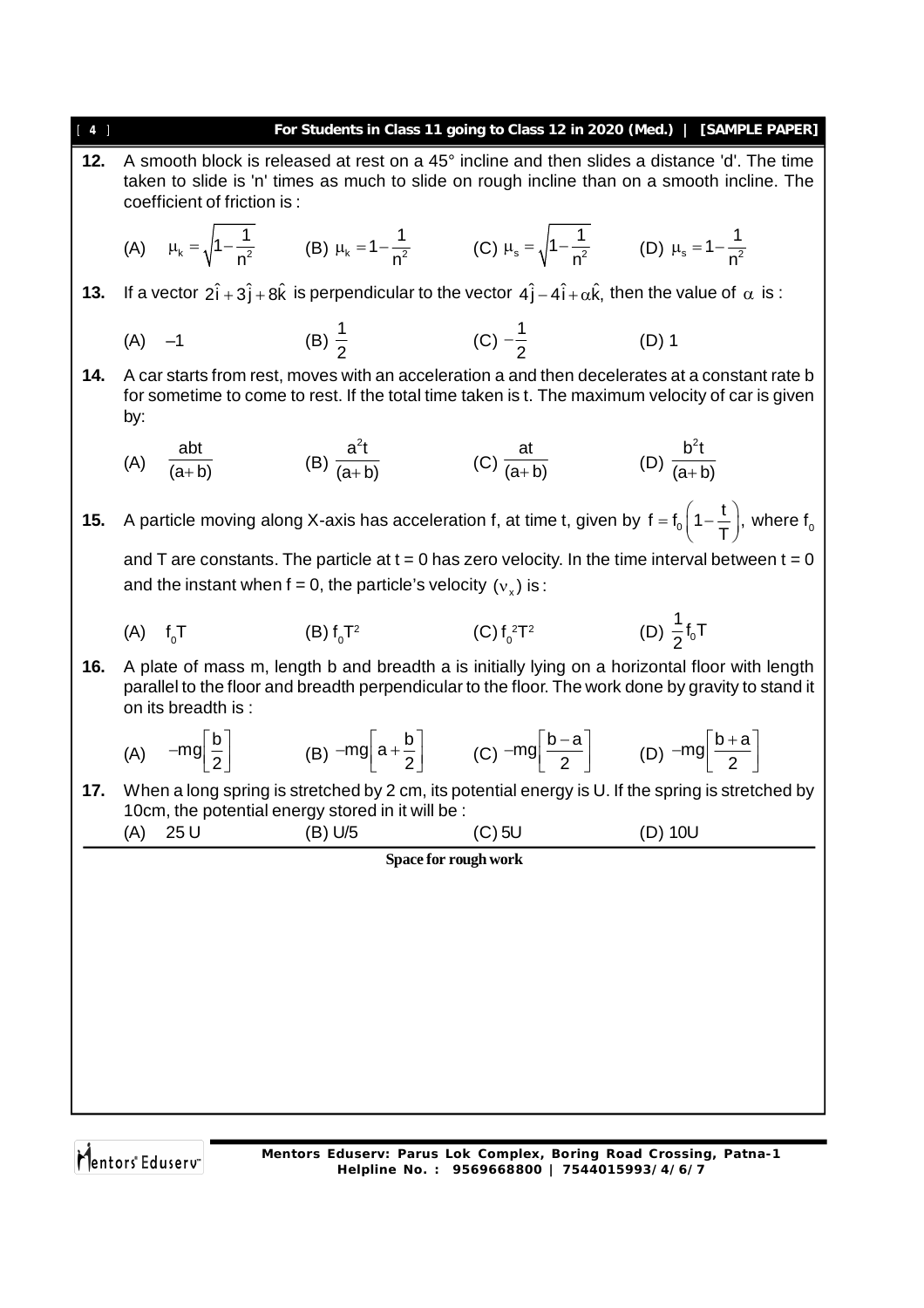|     |       |                      | For Students in Class 11 going to Class 12 in 2020 (Med.)   [SAMPLE PAPER]                                                                                                          |                      | $[5]$                                                                                                                                                                                                     |
|-----|-------|----------------------|-------------------------------------------------------------------------------------------------------------------------------------------------------------------------------------|----------------------|-----------------------------------------------------------------------------------------------------------------------------------------------------------------------------------------------------------|
| 18. | (A)   | 50%                  | (B) 75%                                                                                                                                                                             | (C) 33%              | A force of 250 N is required to lift a 75 kg mass through a pulley system. In order to lift the<br>mass throug 3 m, the rope has to be pulled through 12 m. The efficiency of system is :<br>$(D)$ 90%    |
| 19. |       |                      | of restitution, the total distance travelled before rebounding has stopped is :                                                                                                     |                      | A particle falls from a height h upon a fixed horizontal plane and rebounds. If e is the coefficient                                                                                                      |
|     |       |                      | (A) $h\left(\frac{1+e^2}{1-e^2}\right)$ (B) $h\left(\frac{1-e^2}{1+e^2}\right)$ (C) $\frac{h}{2}\left(\frac{1-e^2}{1+e^2}\right)$ (D) $\frac{h}{2}\left(\frac{1+e^2}{1-e^2}\right)$ |                      |                                                                                                                                                                                                           |
| 20. |       |                      | moved by the body in time t is proportional to:                                                                                                                                     |                      | A box is moved along a straight line by a machine delivering constant power. The distance                                                                                                                 |
|     |       | $(A)$ $t^{1/2}$      | $(B)$ $t^{3/4}$                                                                                                                                                                     | $(C)$ $t^{3/2}$      | $(D)$ $t^2$                                                                                                                                                                                               |
| 21. |       |                      | sits with him. If the boat is in still water the centre of mass of the system shifts by :                                                                                           |                      | Two persons of masses 55 kg and 65 kg respectively are at the opposite ends of a boat. The<br>length of the boat is 3.0 m and weighs 100 kg. The 55 kg man walks up to the 65 kg man and                  |
|     |       | $(A)$ 0.75 m         | (B) 3.0 m                                                                                                                                                                           | $(C)$ 2.3 m          | (D) Zero                                                                                                                                                                                                  |
| 22. | lies? |                      |                                                                                                                                                                                     |                      | A straight rod of length L has one of its ends at the origin and the other end at $x = L$ . If the mass<br>per unit length of the rod is given by Ax, here A constant. Then where does the centre of mass |
|     |       | $(A)$ $L/3$          | (B) L/2                                                                                                                                                                             | $(C)$ 2L/3           | $(D)$ 3L/4                                                                                                                                                                                                |
| 23. |       |                      |                                                                                                                                                                                     |                      | In the diagram shown below all three rods are of equal length L and equal mass M. The<br>system is rotated such that rod B is the axis. What is the moment of inertia of the system?                      |
|     |       | (A) $\frac{ML^2}{6}$ | (B) $\frac{4}{3}$ ML <sup>2</sup><br>(D) $\frac{2}{3}$ ML <sup>2</sup>                                                                                                              |                      | B                                                                                                                                                                                                         |
|     |       | (C) $\frac{ML^2}{3}$ |                                                                                                                                                                                     |                      |                                                                                                                                                                                                           |
| 24. | is:   |                      |                                                                                                                                                                                     |                      | A particle of mass m = 5 units is moving with a uniform speed $v = 3\sqrt{2}$ units in the XY-plane<br>along the line y=x+4. The magnitude of the angular momentum of the particle about the origin       |
|     | (A)   | 60 units             | (B) $40\sqrt{2}$ units                                                                                                                                                              | (C) Zero             | (D) 7.5 units                                                                                                                                                                                             |
|     |       |                      |                                                                                                                                                                                     | Space for rough work |                                                                                                                                                                                                           |
|     |       |                      |                                                                                                                                                                                     |                      |                                                                                                                                                                                                           |
|     |       |                      |                                                                                                                                                                                     |                      |                                                                                                                                                                                                           |
|     |       |                      |                                                                                                                                                                                     |                      |                                                                                                                                                                                                           |
|     |       |                      |                                                                                                                                                                                     |                      |                                                                                                                                                                                                           |
|     |       |                      |                                                                                                                                                                                     |                      |                                                                                                                                                                                                           |
|     |       |                      |                                                                                                                                                                                     |                      |                                                                                                                                                                                                           |
|     |       |                      |                                                                                                                                                                                     |                      |                                                                                                                                                                                                           |
|     |       |                      |                                                                                                                                                                                     |                      |                                                                                                                                                                                                           |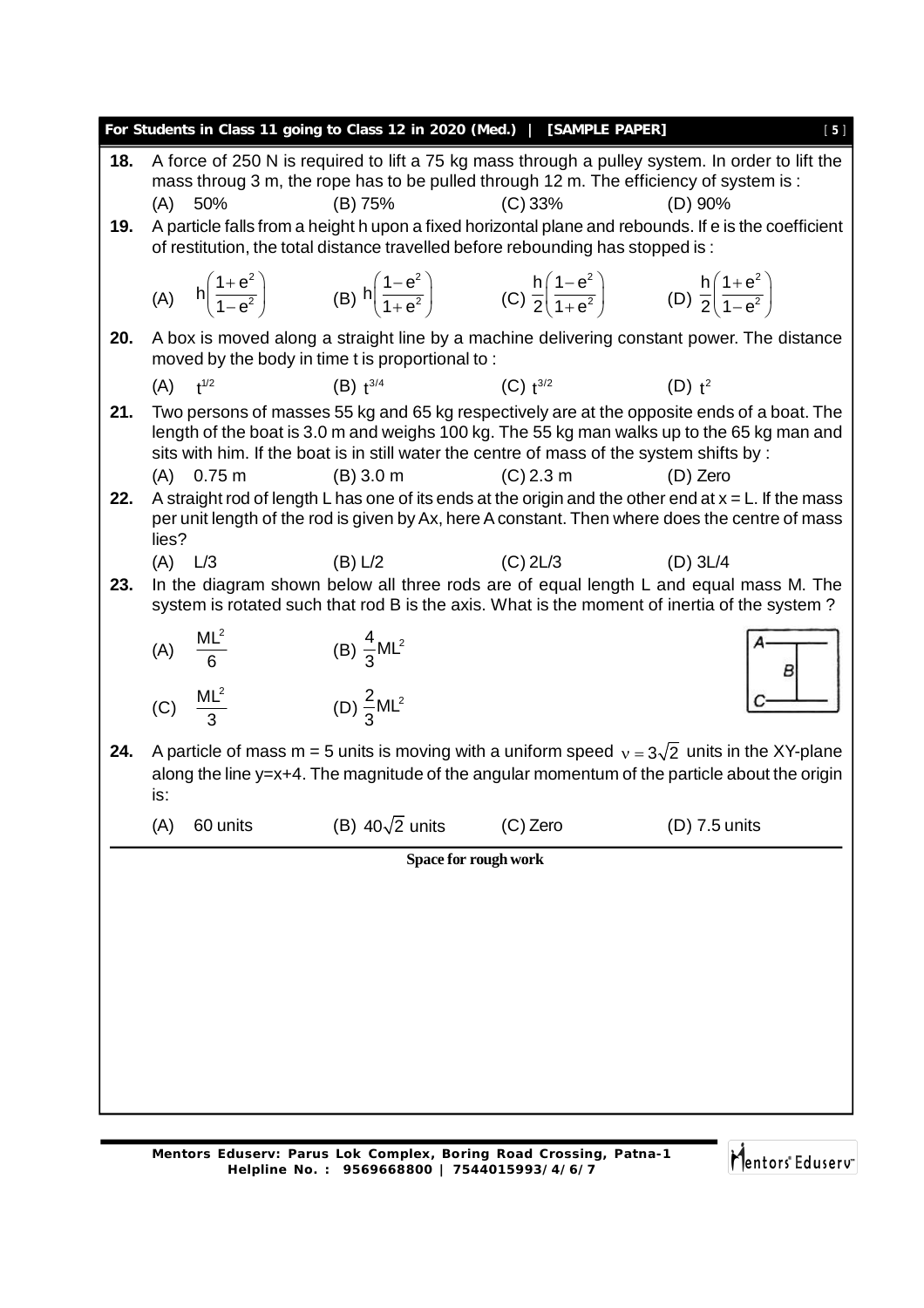| [6] |                                                                                                                                                                                                                                                                                                                                               |              |                                                                                                                                                            |                                               | For Students in Class 11 going to Class 12 in 2020 (Med.)   [SAMPLE PAPER]                                                                                                                      |  |  |  |  |
|-----|-----------------------------------------------------------------------------------------------------------------------------------------------------------------------------------------------------------------------------------------------------------------------------------------------------------------------------------------------|--------------|------------------------------------------------------------------------------------------------------------------------------------------------------------|-----------------------------------------------|-------------------------------------------------------------------------------------------------------------------------------------------------------------------------------------------------|--|--|--|--|
| 25. |                                                                                                                                                                                                                                                                                                                                               |              | perpendicular diameters of the ring. The angular velocity of the ring will be:                                                                             |                                               | A thin circular ring of mass M and radius r is rotatintg about its axis with a constant angular<br>velocity $\omega$ . Four objects each of mass m, are kept gently to the opposite ends of two |  |  |  |  |
|     |                                                                                                                                                                                                                                                                                                                                               |              | (A) $\frac{M\omega}{M+4m}$ (B) $\frac{(M+4m)\omega}{M}$ (C) $\frac{(M-4m)\omega}{M+4m}$ (D) $\frac{M\omega}{4m}$                                           |                                               |                                                                                                                                                                                                 |  |  |  |  |
| 26. |                                                                                                                                                                                                                                                                                                                                               |              |                                                                                                                                                            |                                               | A small object of uniform density rolls up a curved surface with an initial velocity $v$ . It reaches                                                                                           |  |  |  |  |
|     |                                                                                                                                                                                                                                                                                                                                               |              | up to a maximum height of $\frac{3v^2}{4g}$ with respect to the initial position. The object is :                                                          |                                               |                                                                                                                                                                                                 |  |  |  |  |
|     | (A)                                                                                                                                                                                                                                                                                                                                           | Ring         |                                                                                                                                                            | (B) Solid sphere (C) Hollow sphere (D) Disc   |                                                                                                                                                                                                 |  |  |  |  |
| 27. | Water from a tap emerges vertically downward with an initial speed of 1.0 ms <sup>-1</sup> . The cross<br>sectional area of the tap is $10^{-1}$ m <sup>2</sup> . Assume that the pressure is constant throughout the<br>stream of water and that the flow is steady. What is the corss-sectional area of the stream<br>0.15 m below the tap? |              |                                                                                                                                                            |                                               |                                                                                                                                                                                                 |  |  |  |  |
|     |                                                                                                                                                                                                                                                                                                                                               |              | (A) $5 \times 10^{-5}$ m <sup>2</sup> (B) $2.5 \times 10^{-3}$ m <sup>2</sup> (C) $5 \times 10^{5}$ m <sup>2</sup> (D) $2.5 \times 10^{-3}$ m <sup>2</sup> |                                               |                                                                                                                                                                                                 |  |  |  |  |
| 28. |                                                                                                                                                                                                                                                                                                                                               | gravity 1.5? |                                                                                                                                                            |                                               | A body weighs 50g in air and 40g in water. How much would it weigh in a liquid of specific                                                                                                      |  |  |  |  |
|     |                                                                                                                                                                                                                                                                                                                                               | $(A)$ 30g    | $(C)$ 65g<br>(B) 35g                                                                                                                                       |                                               | (D) 45g                                                                                                                                                                                         |  |  |  |  |
| 29. |                                                                                                                                                                                                                                                                                                                                               |              | so that the combined bubble has a common interface of radius r, then the value of r is                                                                     |                                               | A soap bubble A of radius 0.03 m and another bubble B of radius 0.04 m are brought together                                                                                                     |  |  |  |  |
|     |                                                                                                                                                                                                                                                                                                                                               | $(A)$ 0.24 m |                                                                                                                                                            | $(B) 0.48 m$ $(C) 0.12 m$ $(D) None of these$ |                                                                                                                                                                                                 |  |  |  |  |
| 30. |                                                                                                                                                                                                                                                                                                                                               |              | acceleration is one-half that of a freely falling body?                                                                                                    |                                               | What is the velocity v of a metallic ball of radius r falling in a tank of liquid at the instant when its                                                                                       |  |  |  |  |
|     |                                                                                                                                                                                                                                                                                                                                               |              |                                                                                                                                                            |                                               | (The densities of metal and of liquid are $\rho$ and $\sigma$ , respectively and the viscosity of liquid is $\eta$ .)                                                                           |  |  |  |  |
|     |                                                                                                                                                                                                                                                                                                                                               |              | (A) $\frac{r^2g}{9n}(\rho - 2\sigma)$ (B) $\frac{r^2g}{9n}(2\sigma - 2\sigma)$ (C) $\frac{r^2g}{9n}(\rho - \sigma)$ (D) $\frac{2r^2g}{9n}(\rho - \sigma)$  |                                               |                                                                                                                                                                                                 |  |  |  |  |
|     |                                                                                                                                                                                                                                                                                                                                               |              |                                                                                                                                                            |                                               |                                                                                                                                                                                                 |  |  |  |  |
|     |                                                                                                                                                                                                                                                                                                                                               |              |                                                                                                                                                            | <b>Space for rough work</b>                   |                                                                                                                                                                                                 |  |  |  |  |
|     |                                                                                                                                                                                                                                                                                                                                               |              |                                                                                                                                                            |                                               |                                                                                                                                                                                                 |  |  |  |  |
|     |                                                                                                                                                                                                                                                                                                                                               |              |                                                                                                                                                            |                                               |                                                                                                                                                                                                 |  |  |  |  |
|     |                                                                                                                                                                                                                                                                                                                                               |              |                                                                                                                                                            |                                               |                                                                                                                                                                                                 |  |  |  |  |
|     |                                                                                                                                                                                                                                                                                                                                               |              |                                                                                                                                                            |                                               |                                                                                                                                                                                                 |  |  |  |  |
|     |                                                                                                                                                                                                                                                                                                                                               |              |                                                                                                                                                            |                                               |                                                                                                                                                                                                 |  |  |  |  |
|     |                                                                                                                                                                                                                                                                                                                                               |              |                                                                                                                                                            |                                               |                                                                                                                                                                                                 |  |  |  |  |
|     |                                                                                                                                                                                                                                                                                                                                               |              |                                                                                                                                                            |                                               |                                                                                                                                                                                                 |  |  |  |  |
|     |                                                                                                                                                                                                                                                                                                                                               |              |                                                                                                                                                            |                                               |                                                                                                                                                                                                 |  |  |  |  |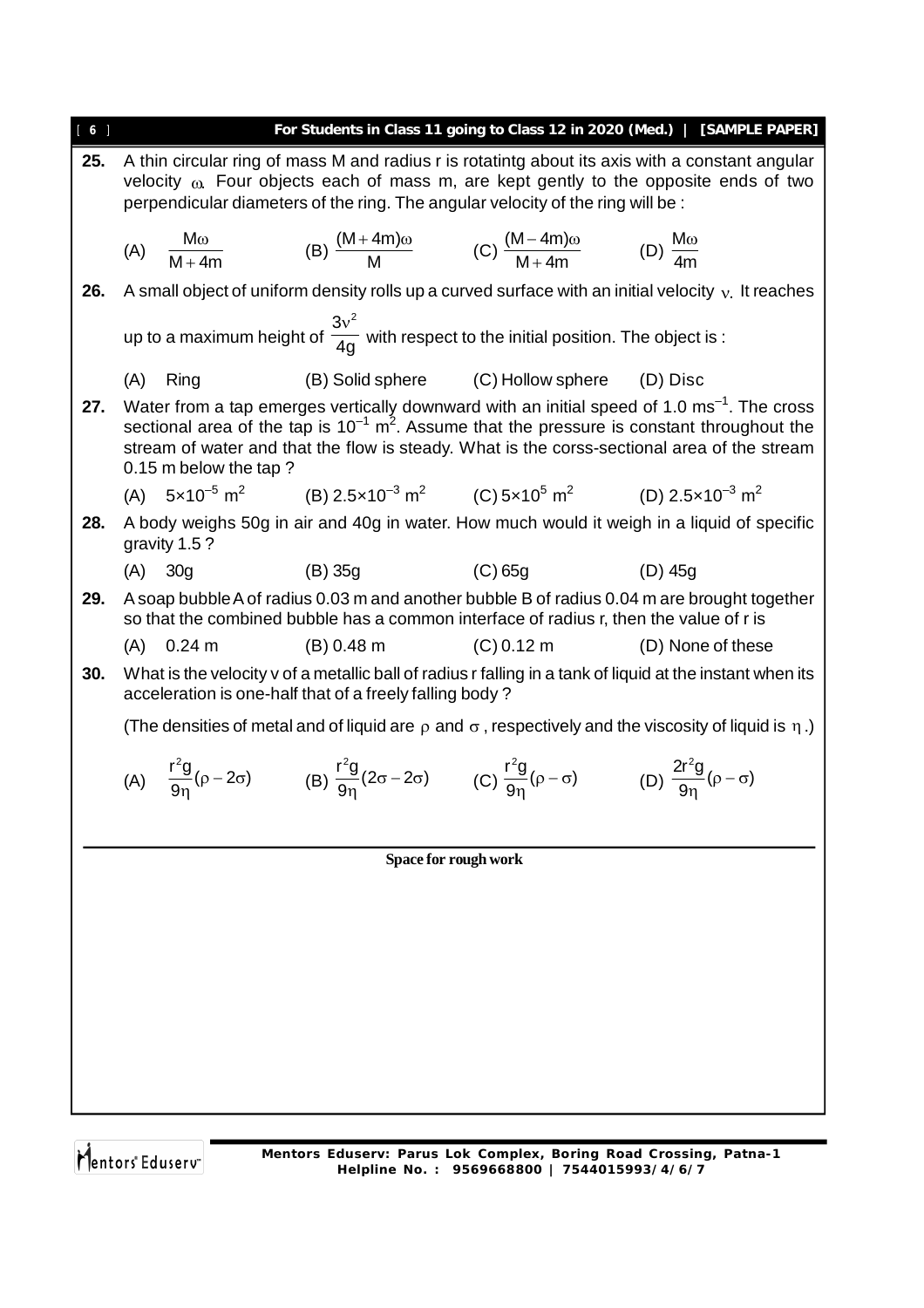| 31. |     |                                | Number of atoms in 12 g $^{24}_{12}$ Mg is equal to                                                      |                                                                                                                                                                                                                                                                                                                                                                                                                                                                                                                                                                                                             |                                                                                                  |
|-----|-----|--------------------------------|----------------------------------------------------------------------------------------------------------|-------------------------------------------------------------------------------------------------------------------------------------------------------------------------------------------------------------------------------------------------------------------------------------------------------------------------------------------------------------------------------------------------------------------------------------------------------------------------------------------------------------------------------------------------------------------------------------------------------------|--------------------------------------------------------------------------------------------------|
|     |     |                                |                                                                                                          |                                                                                                                                                                                                                                                                                                                                                                                                                                                                                                                                                                                                             |                                                                                                  |
|     |     |                                | (A) oxygen atoms in 11g $CO2$<br>(C) nitrogen atoms in 46g $N_2O_4$                                      | (B) hydrogen atoms in 4g CH $_{\textrm{\tiny{A}}}$                                                                                                                                                                                                                                                                                                                                                                                                                                                                                                                                                          | (D) sulphur atom in 79g $\text{Na}_2\text{S}_2\text{O}_3$                                        |
| 32. |     |                                |                                                                                                          |                                                                                                                                                                                                                                                                                                                                                                                                                                                                                                                                                                                                             | Equal weights of $SO_2$ and $SO_3$ are prsent in a flask. Mole fraction of $SO_2$ in the mixture |
|     | (A) |                                | is greater than that of $SO_{3}$                                                                         |                                                                                                                                                                                                                                                                                                                                                                                                                                                                                                                                                                                                             |                                                                                                  |
|     |     |                                | (B) is smaller than that of $SO_3$                                                                       |                                                                                                                                                                                                                                                                                                                                                                                                                                                                                                                                                                                                             |                                                                                                  |
|     |     | (C) is equal to that of $SO_3$ |                                                                                                          |                                                                                                                                                                                                                                                                                                                                                                                                                                                                                                                                                                                                             |                                                                                                  |
|     |     |                                | (D) is smaller than that of $C_5H_{12}$ , if SO <sub>3</sub> is replaced by same amount of $C_5H_{12}$ . |                                                                                                                                                                                                                                                                                                                                                                                                                                                                                                                                                                                                             |                                                                                                  |
| 33. |     |                                |                                                                                                          |                                                                                                                                                                                                                                                                                                                                                                                                                                                                                                                                                                                                             |                                                                                                  |
|     |     | $(A)$ 0.25                     | (B) 0.33                                                                                                 |                                                                                                                                                                                                                                                                                                                                                                                                                                                                                                                                                                                                             |                                                                                                  |
| 34. |     |                                |                                                                                                          |                                                                                                                                                                                                                                                                                                                                                                                                                                                                                                                                                                                                             |                                                                                                  |
|     |     |                                |                                                                                                          |                                                                                                                                                                                                                                                                                                                                                                                                                                                                                                                                                                                                             |                                                                                                  |
|     |     |                                | (A) $n = 5, l = 0, m = 0, m_s = +\frac{1}{2}$                                                            |                                                                                                                                                                                                                                                                                                                                                                                                                                                                                                                                                                                                             |                                                                                                  |
|     |     |                                |                                                                                                          |                                                                                                                                                                                                                                                                                                                                                                                                                                                                                                                                                                                                             |                                                                                                  |
|     |     |                                | (C) $n = 5, l = 1, m = 1, m_s = +\frac{1}{2}$                                                            |                                                                                                                                                                                                                                                                                                                                                                                                                                                                                                                                                                                                             |                                                                                                  |
|     |     |                                |                                                                                                          |                                                                                                                                                                                                                                                                                                                                                                                                                                                                                                                                                                                                             |                                                                                                  |
| 35. |     |                                |                                                                                                          |                                                                                                                                                                                                                                                                                                                                                                                                                                                                                                                                                                                                             |                                                                                                  |
|     | (A) | 60 pm                          | (B) 110 om                                                                                               |                                                                                                                                                                                                                                                                                                                                                                                                                                                                                                                                                                                                             |                                                                                                  |
| 36. |     |                                |                                                                                                          |                                                                                                                                                                                                                                                                                                                                                                                                                                                                                                                                                                                                             |                                                                                                  |
|     |     |                                | $(IE)_{1}$                                                                                               |                                                                                                                                                                                                                                                                                                                                                                                                                                                                                                                                                                                                             |                                                                                                  |
|     | (A) | X                              | 100                                                                                                      |                                                                                                                                                                                                                                                                                                                                                                                                                                                                                                                                                                                                             |                                                                                                  |
|     | (B) | Y                              | 100                                                                                                      |                                                                                                                                                                                                                                                                                                                                                                                                                                                                                                                                                                                                             |                                                                                                  |
|     | (C) | Ζ                              | 195                                                                                                      |                                                                                                                                                                                                                                                                                                                                                                                                                                                                                                                                                                                                             |                                                                                                  |
|     | (D) | M                              | 200                                                                                                      |                                                                                                                                                                                                                                                                                                                                                                                                                                                                                                                                                                                                             |                                                                                                  |
|     |     |                                |                                                                                                          | Aqueous urea solution is 3 molal. Hence, mole fraction of urea is<br>(C) 0.66<br>$(D)$ 0.051<br>The correct set of four quantum numbers for the valence electron of rubidium ( $Z = 37$ ) is<br>(B) n = 5, $l = 1$ , m = 0, m <sub>s</sub> = $+\frac{1}{2}$<br>(D) n = 6, $l = 0$ , m = 0, m <sub>s</sub> = $+\frac{1}{2}$<br>Covalent radius of nitrogen is 70 pm. Hence, covalent radius of boron is adout<br>$(C)$ 50 pm<br>$(D)$ 40 pm<br>Which represents alkali metal based on $(IE)$ <sub>1</sub> and $(IE)$ <sub>2</sub> values ?<br>$(IE)_{2}$<br>110<br>110<br>500<br>250<br>Space for rough work |                                                                                                  |
|     |     |                                |                                                                                                          |                                                                                                                                                                                                                                                                                                                                                                                                                                                                                                                                                                                                             |                                                                                                  |

Mentors<sup>e</sup> Eduserv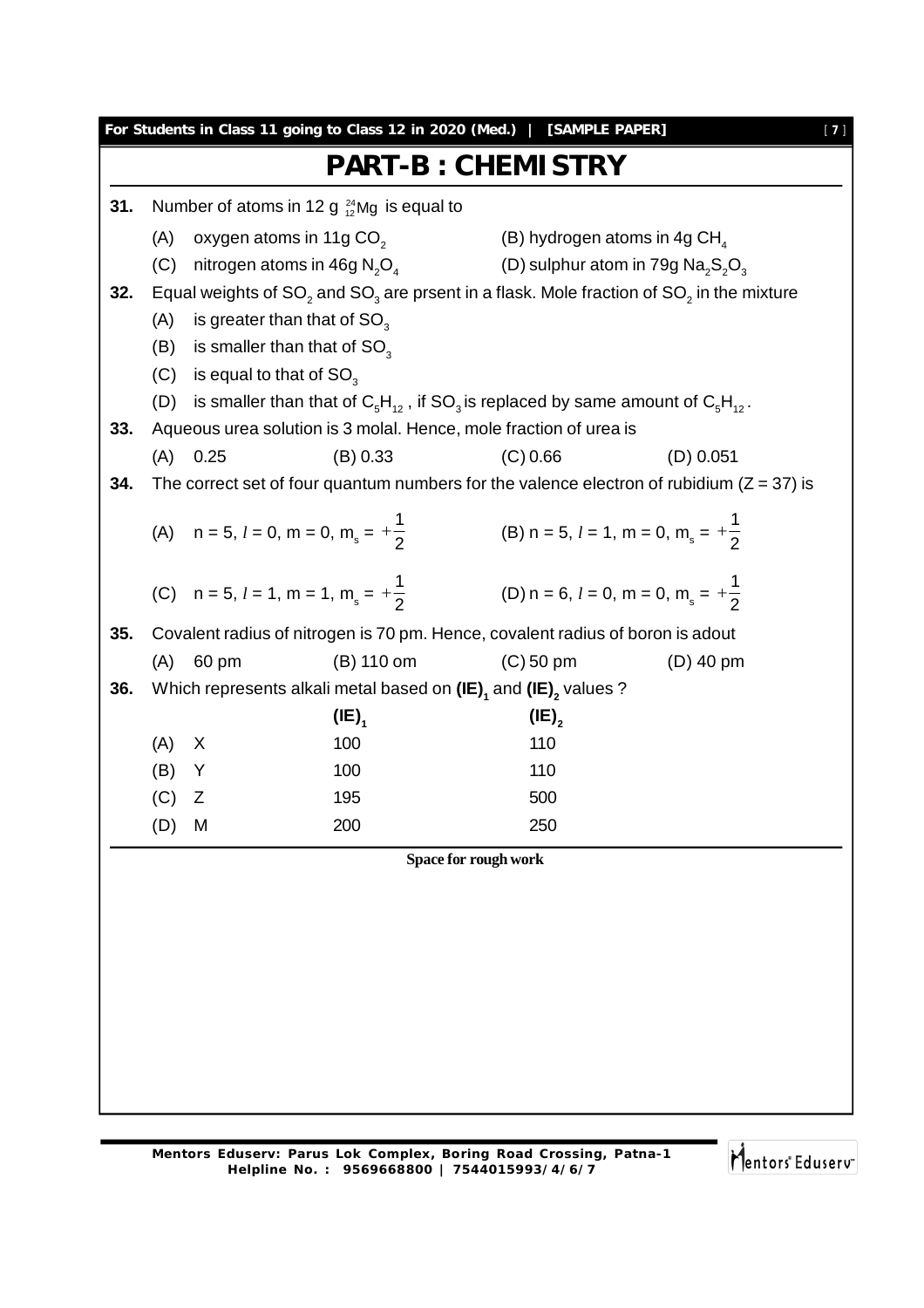| $[ 8 ]$ |                                                                                                   |                          | For Students in Class 11 going to Class 12 in 2020 (Med.)   [SAMPLE PAPER] |
|---------|---------------------------------------------------------------------------------------------------|--------------------------|----------------------------------------------------------------------------|
| 37.     | Which of the follopwing sets of elements is arranged in order of increasing electronegativity?    |                          |                                                                            |
|         | $(A)$ S, Si, P<br>(B) Si, P, S                                                                    | $(C)$ S, P, Si           | (D) P, Si, S                                                               |
| 38.     | Which set contains no ionic species?                                                              |                          |                                                                            |
|         | $NH_4Cl, OF_2, H_2S$ (B) $CO_2, CCl_4, Cl_2$ (C) $BF_3, AH_3, TH_3$ (D) $I_2, CaO, CH_3Cl$<br>(A) |                          |                                                                            |
| 39.     | Whichof the following compounds has both ionic and covalent bonding?                              |                          |                                                                            |
|         | $(B) Ba(CN)$ <sub>2</sub> (C) PCI <sub>5</sub><br>(A)<br>NaBr                                     |                          | (D) $CH_3CH_2OH$                                                           |
| 40.     | Which statement is not correct about NO <sub>2</sub> ?                                            |                          |                                                                            |
|         | It is paramagnetic<br>(A)                                                                         |                          |                                                                            |
|         | It forms dimer and paramagnetism is lost<br>(B)                                                   |                          |                                                                            |
|         | (C) It has one coordinate bonds                                                                   |                          |                                                                            |
|         | (D) It has nitrogen oxygen triple bond                                                            |                          |                                                                            |
| 41.     | The geometry of the atoms in the species $PCI_4^*$ is best described as                           |                          |                                                                            |
|         | tetrahedral<br>(A)                                                                                | (B) see-saw              |                                                                            |
| 42.     | (C)<br>square<br>Select the correct statement.                                                    | (D) trigonal bipyramidal |                                                                            |
|         | (A) Cations with 18-electron shell have greater polarising ower than the cations with 8-electron  |                          |                                                                            |
|         | shell                                                                                             |                          |                                                                            |
|         | (B) Inner electrons have poor shielding effect on the nucleus and thus electronegativity of the   |                          |                                                                            |
|         | 18-electron shell is increased                                                                    |                          |                                                                            |
|         | (C) CuCl is covalent and NaCl is ionic                                                            |                          |                                                                            |
|         | (D) All the above are correct statements                                                          |                          |                                                                            |
| 43.     | Which does not represent isobar given by CHarles' law?                                            |                          |                                                                            |
|         |                                                                                                   |                          |                                                                            |
|         | (A)                                                                                               | (B)                      |                                                                            |
|         |                                                                                                   |                          |                                                                            |
|         | Both (A) and (B)<br>(C)                                                                           | (D) None of these        |                                                                            |
|         | Space for rough work                                                                              |                          |                                                                            |
|         |                                                                                                   |                          |                                                                            |
|         |                                                                                                   |                          |                                                                            |
|         |                                                                                                   |                          |                                                                            |
|         |                                                                                                   |                          |                                                                            |
|         |                                                                                                   |                          |                                                                            |
|         |                                                                                                   |                          |                                                                            |
|         |                                                                                                   |                          |                                                                            |
|         |                                                                                                   |                          |                                                                            |
|         |                                                                                                   |                          |                                                                            |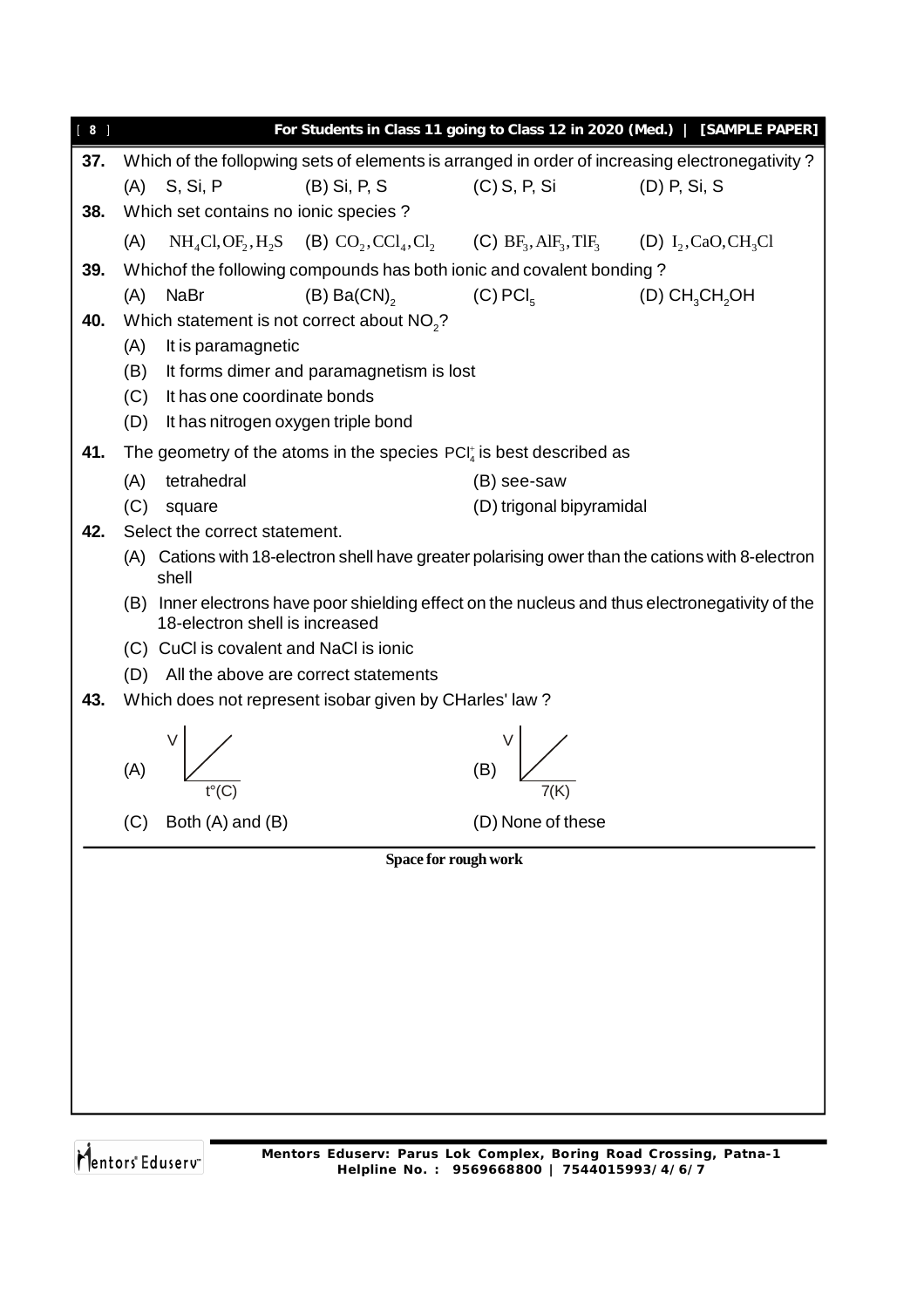**Space for rough work For Students in Class 11 going to Class 12 in 2020 (Med.) | [SAMPLE PAPER]** [ **9** ] **44.** The average kinetic energy of an ideal gas per molecule is SI unit at 25°C will be (A)  $6.17 \times 10^{-21}$  kJ  $(B) 6.17 \times 10^{-21}$  J  $(C) 6.17 \times 10^{-21}$  J  $(D) 6.17 \times 10^{-21}$  kJ **45.** Which of the following gases follows non-ideal behaviour ?  $(A)$  $N<sub>2</sub>$  gas having density 1.25 g L<sup>-1</sup> at STP (B) 2.8 g CO gas in 0.1 L flask exerting a pressure of 24.63 atm at 300 K (C)  $-1.6$  g CH $_{\textrm{\tiny{4}}}$  in 0.5 L flask at 273 K exerting a pressure of 4 atm (D)  $\,$  0.1 g  $\rm H_{_2}$  gas at STP occupies volume of 1.12 L **46.** I<sup>-</sup> reduces IO<sub>3</sub> to I<sub>2</sub> and itself oxidised to I<sub>2</sub> in acidic medium. FInal reaction is (A)  $I^- + IO_3^- + 6H^+ \longrightarrow I_2 + 3H_2O$  (B) I  $I^{-} + IO_{3}^{-} \longrightarrow I_{2} + O_{3}$ (C)  $5I^{-} + IO_{3}^{-} + 6H^{+} \longrightarrow 3I_{2} + 3H_{2}O$  (D) None of the above **47.**  $\left| \text{Cl}_2 \right|$  changes of Cl<sup>–</sup> and ClO<sup>–</sup> in cold NaOH. Equivalent weight of Cl<sub>2</sub> will be  $(A)$  M M 2 (C) M  $\frac{1}{3}$  (D) 2M 3 **48.** CH<sub>3</sub>OH(g) can be prepared using equation  $CO_3(g) + 2H_2(g) \Box$  CH<sub>3</sub>OH(g),  $K_c = 4 \times 10^2$ At equilibrium, a 5 L flask contains equal moles of  $CO(g)$  and  $Ch<sub>3</sub>OH(g)$ . Hence, number of moles of  $\mathsf{H}_2^{}$  at equilibrium is (A) 0.25 mol (B) 0.10 mol (C) 0.50 mol (D) 0.125 mol **49.** The equilibrium constant K $_{\rm c}$  for the reaction of H $_{\rm 2}$  with I $_{\rm 2}$  is 57.0 at 700 K f b k  ${\sf H}_2({\sf g})$  +  ${\sf I}_2({\sf g})\boxplus\bigoplus\limits_{\sf k_p}\boxplus\,$  2HI;  ${\sf K}_{_{\sf C}}$  = 57 at 700 K Select the correct statement. (A) Rate constant  $\sf k_{\sf f}$  for the formation of HI is smaller than of rate constant  $\sf k_{\sf_b}$  of the dissociation of HI (B)  $k_f > k_b$ (C) Addition of catalyst increases value of  $K_c$ (D) Addition of catalyst decreases value of  $K_c$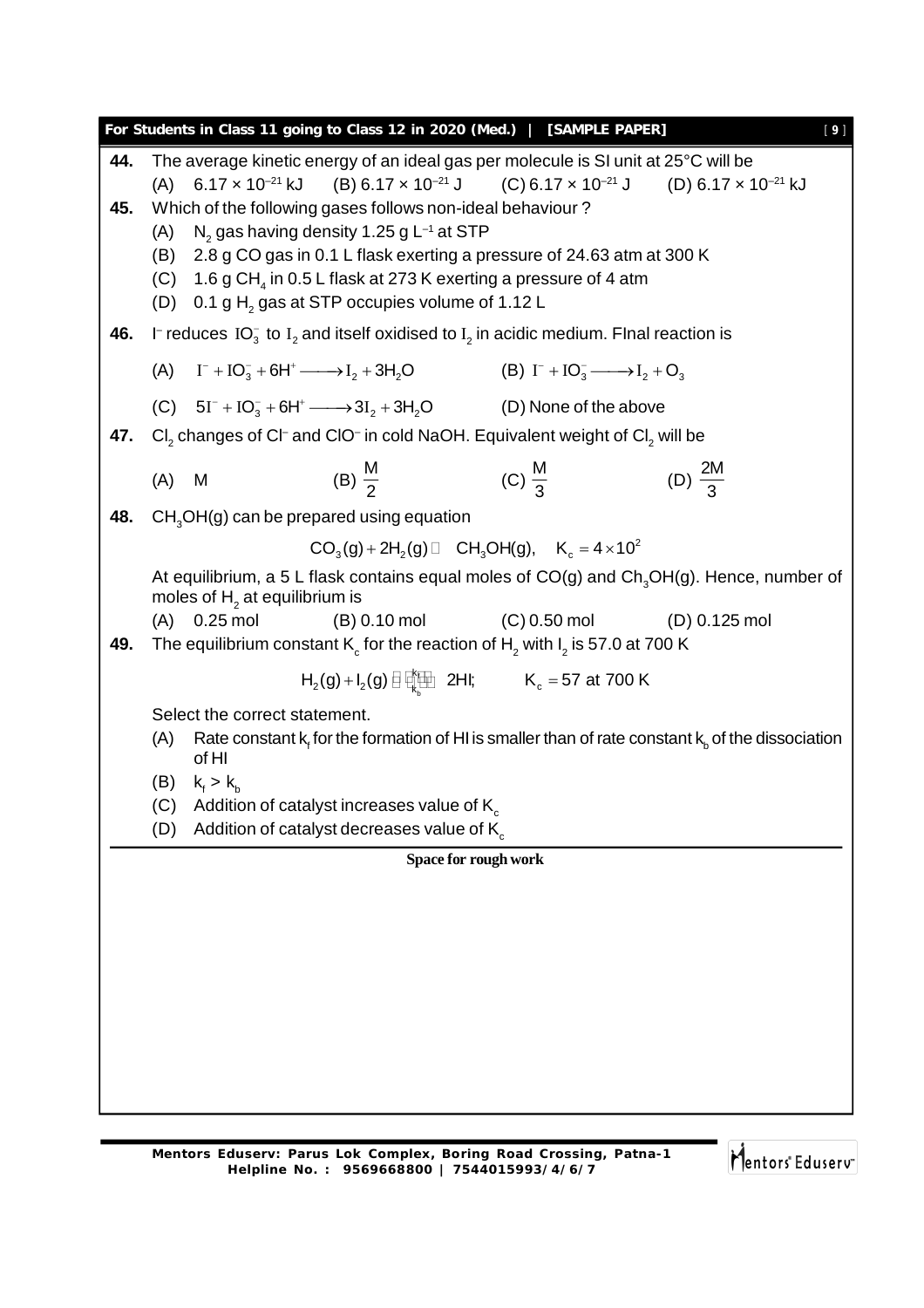| [10] |                                                 |                                            |                                                                                                               |                                       | For Students in Class 11 going to Class 12 in 2020 (Med.)   [SAMPLE PAPER]                                                         |  |  |  |  |  |
|------|-------------------------------------------------|--------------------------------------------|---------------------------------------------------------------------------------------------------------------|---------------------------------------|------------------------------------------------------------------------------------------------------------------------------------|--|--|--|--|--|
| 50.  |                                                 |                                            |                                                                                                               |                                       | For a very small extent of dissociation of $\text{PCI}_5$ into $\text{PCI}_3$ and $\text{CI}_2$ is a gaseous phase reaction        |  |  |  |  |  |
|      |                                                 | then degree of dissociation x              |                                                                                                               |                                       |                                                                                                                                    |  |  |  |  |  |
|      |                                                 |                                            |                                                                                                               |                                       |                                                                                                                                    |  |  |  |  |  |
|      | (A)                                             | $x \propto p$                              | (B) $x \propto \frac{1}{p}$                                                                                   | (C) $x \propto \sqrt{p}$              | (D) $x \propto \sqrt{\frac{1}{p}}$                                                                                                 |  |  |  |  |  |
| 51.  |                                                 | In the following equilibrium,              |                                                                                                               |                                       |                                                                                                                                    |  |  |  |  |  |
|      |                                                 |                                            | $B + H2$ O $\Box$ $\Box$ $\Box$ $\Box$ $B$ $H+ + OH-$                                                         |                                       |                                                                                                                                    |  |  |  |  |  |
|      |                                                 |                                            |                                                                                                               |                                       |                                                                                                                                    |  |  |  |  |  |
|      | (A)                                             |                                            | Arrhenius acid-base concept is observed                                                                       |                                       |                                                                                                                                    |  |  |  |  |  |
|      | (B)<br>Franklin's acid-base concept is observed |                                            |                                                                                                               |                                       |                                                                                                                                    |  |  |  |  |  |
|      | (C)                                             | Both $(A)$ and $(B)$                       |                                                                                                               |                                       |                                                                                                                                    |  |  |  |  |  |
|      | (D)                                             | None of the above                          |                                                                                                               |                                       |                                                                                                                                    |  |  |  |  |  |
| 52.  |                                                 | Which has maximum pH?                      |                                                                                                               |                                       |                                                                                                                                    |  |  |  |  |  |
|      |                                                 |                                            | (A) $0.01 \text{ M H}_2\text{SO}_4$ (B) 0.01 MHCl                                                             | $(C) 0.01 M Ca(OH)$ , (D) 0.01 M NaOH |                                                                                                                                    |  |  |  |  |  |
| 53.  |                                                 | $[H_3O^+]$ in 0.1 M $H_2SO_4$ at two stage |                                                                                                               |                                       |                                                                                                                                    |  |  |  |  |  |
|      | $H_2SO_4 \Box$ $\Box$ $H^+ + HSO_4^-$           |                                            |                                                                                                               |                                       |                                                                                                                                    |  |  |  |  |  |
|      |                                                 |                                            | $HSO4$ $\oplus$ $\oplus$ $H+$ + SO <sup>2-</sup> are                                                          |                                       |                                                                                                                                    |  |  |  |  |  |
|      | (A)                                             | 0.1 M, 0.1 M                               |                                                                                                               | $(B)$ 0.1 M, $> 0.01$ M               |                                                                                                                                    |  |  |  |  |  |
|      | (C)                                             | $> 0.1 M$ , $> 0.1 M$                      |                                                                                                               | $(D)$ 0.1 M, < 0.1 M                  |                                                                                                                                    |  |  |  |  |  |
| 54.  | $= 4.74$ ]                                      |                                            |                                                                                                               |                                       | pH of a mixture which is 0.1 M in CH <sub>3</sub> COOH and 0.05 M in $(CH_3COOH)_2$ Ba is [pK <sub>a</sub> of CH <sub>3</sub> COOH |  |  |  |  |  |
|      |                                                 | $(A)$ 4.74                                 | (B) 5.04                                                                                                      | $(C)$ 4.44                            | $(D)$ 7.00                                                                                                                         |  |  |  |  |  |
| 55.  |                                                 |                                            | $K_{\rm so}$ of Al(OH) <sub>3</sub> is 1.0 $\times$ 10 <sup>-15</sup> . pH of the saturated solution is about |                                       |                                                                                                                                    |  |  |  |  |  |
|      | (A)                                             | 5.0                                        | (B) 9.0                                                                                                       | $(C)$ 4.1                             | $(D)$ 10.4                                                                                                                         |  |  |  |  |  |
|      |                                                 |                                            | Space for rough work                                                                                          |                                       |                                                                                                                                    |  |  |  |  |  |
|      |                                                 |                                            |                                                                                                               |                                       |                                                                                                                                    |  |  |  |  |  |
|      |                                                 |                                            |                                                                                                               |                                       |                                                                                                                                    |  |  |  |  |  |
|      |                                                 |                                            |                                                                                                               |                                       |                                                                                                                                    |  |  |  |  |  |
|      |                                                 |                                            |                                                                                                               |                                       |                                                                                                                                    |  |  |  |  |  |
|      |                                                 |                                            |                                                                                                               |                                       |                                                                                                                                    |  |  |  |  |  |
|      |                                                 |                                            |                                                                                                               |                                       |                                                                                                                                    |  |  |  |  |  |
|      |                                                 |                                            |                                                                                                               |                                       |                                                                                                                                    |  |  |  |  |  |
|      |                                                 |                                            |                                                                                                               |                                       |                                                                                                                                    |  |  |  |  |  |
|      |                                                 |                                            |                                                                                                               |                                       |                                                                                                                                    |  |  |  |  |  |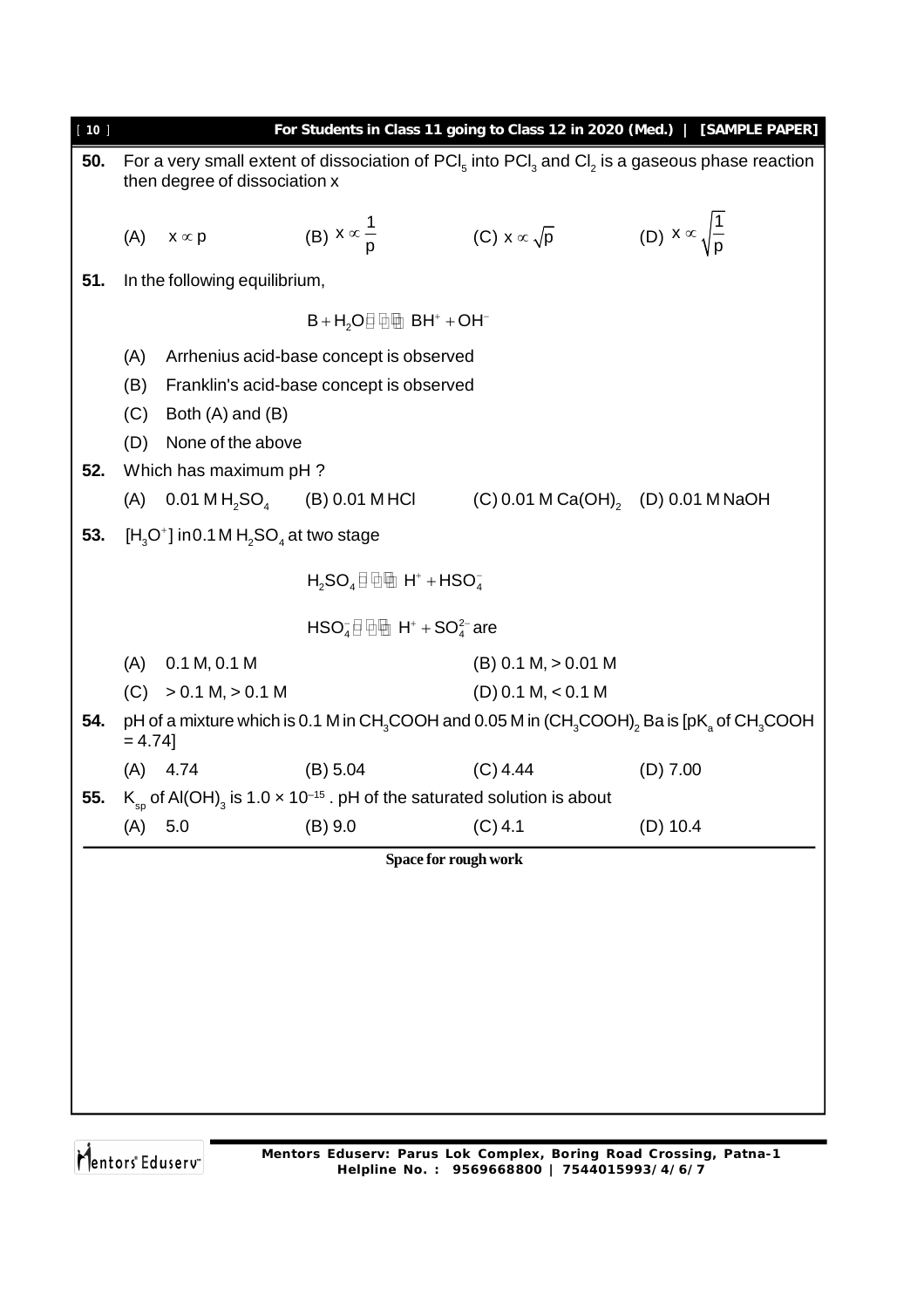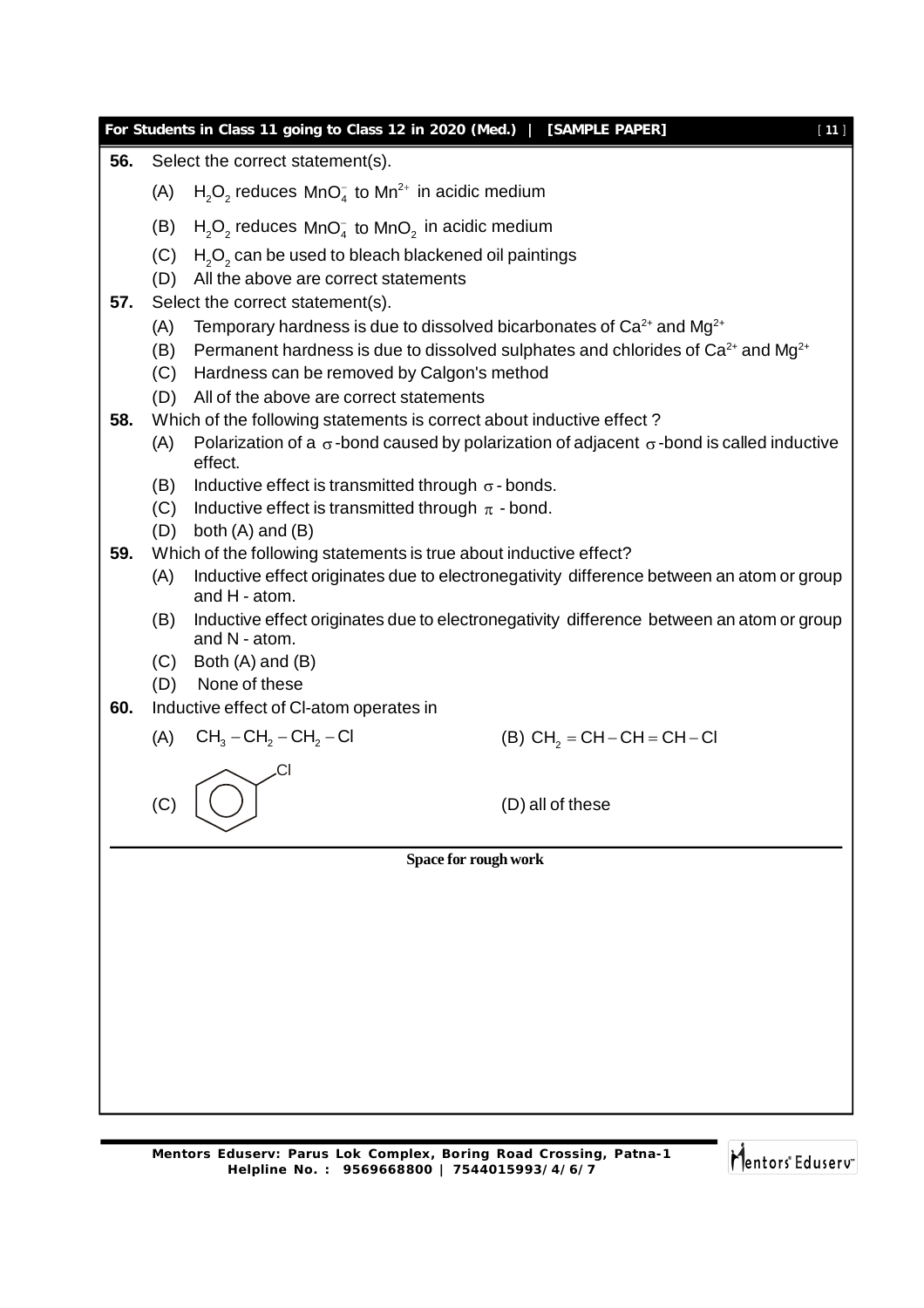| $[12]$ |     |                                                                                                                    |                                                                |                                                                                                                   | For Students in Class 11 going to Class 12 in 2020 (Med.)   [SAMPLE PAPER] |  |  |  |
|--------|-----|--------------------------------------------------------------------------------------------------------------------|----------------------------------------------------------------|-------------------------------------------------------------------------------------------------------------------|----------------------------------------------------------------------------|--|--|--|
|        |     |                                                                                                                    | <b>PART-C : BIOLOGY</b>                                        |                                                                                                                   |                                                                            |  |  |  |
| 61.    |     | The plant bearing clinging roots, is                                                                               |                                                                |                                                                                                                   |                                                                            |  |  |  |
|        | (A) | Trapa                                                                                                              | (B) Orchid                                                     | (C) Screwpine                                                                                                     | (D) Podostemon                                                             |  |  |  |
| 62.    |     |                                                                                                                    | Fibrous root system is better adopted than tap root system for |                                                                                                                   |                                                                            |  |  |  |
|        | (A) | Transport of organic matter                                                                                        |                                                                | (B) Absorption of water and minerals                                                                              |                                                                            |  |  |  |
|        | (C) | Storage of food                                                                                                    |                                                                | (D) Anchorage of plant to soil                                                                                    |                                                                            |  |  |  |
| 63.    |     | Root hairs are ontogenetically                                                                                     |                                                                |                                                                                                                   |                                                                            |  |  |  |
|        | (A) | Exogenous                                                                                                          | (B) Endogenous                                                 | (C) Both (A) and (B) (D) None of these                                                                            |                                                                            |  |  |  |
| 64.    |     | New banana plants develop from                                                                                     |                                                                |                                                                                                                   |                                                                            |  |  |  |
|        | (A) | Rhizome                                                                                                            | (B) Sucker                                                     | (C) Stolon                                                                                                        | (D) Seed                                                                   |  |  |  |
| 65.    |     | Reserve food is mainly found in                                                                                    |                                                                |                                                                                                                   |                                                                            |  |  |  |
|        | (A) | Underground stems                                                                                                  |                                                                | (B) Underground modified tap roots                                                                                |                                                                            |  |  |  |
|        | (C) |                                                                                                                    | Underground modified adventitious roots (D) All of the above   |                                                                                                                   |                                                                            |  |  |  |
| 66.    |     | The floral formula of solanaceae is                                                                                |                                                                |                                                                                                                   |                                                                            |  |  |  |
|        |     | (A) $E_{b r \oplus 4}$ $K_{(5)} G_{(5)} A_{5} G_{(2)}$<br>(C) $E_{b r \oplus 4}$ $K_{(4)} C_{2+2} A_{2+4} G_{(2)}$ |                                                                | (B) $E_{\text{hfl}} \subset \bigcap_{+}^{\infty} K_{(4)} \cap \bigcap_{2+2}^{\infty} A_{2+4} \underline{G}_{(2)}$ |                                                                            |  |  |  |
|        |     |                                                                                                                    |                                                                | (D) Br % $K_{(5)}C_{(5)}A_{(10)}G_1$                                                                              |                                                                            |  |  |  |
| 67.    |     | Aerenchyma provides                                                                                                |                                                                |                                                                                                                   |                                                                            |  |  |  |
|        | (A) | Flexibility to plants                                                                                              |                                                                | (B) Mechanical strength to plants                                                                                 |                                                                            |  |  |  |
|        | (C) |                                                                                                                    | Buoyancy to hydrophytic plants                                 | (D) Promoting nature of photosynthesis                                                                            |                                                                            |  |  |  |
| 68.    |     | Cambium of root is an example of                                                                                   |                                                                |                                                                                                                   |                                                                            |  |  |  |
|        | (A) | Apical meristem                                                                                                    |                                                                | (B) Intercalary meristem                                                                                          |                                                                            |  |  |  |
|        | (C) | Primary meristem                                                                                                   |                                                                | (D) Secondary meristem                                                                                            |                                                                            |  |  |  |
|        |     |                                                                                                                    |                                                                | Space for rough work                                                                                              |                                                                            |  |  |  |
|        |     |                                                                                                                    |                                                                |                                                                                                                   |                                                                            |  |  |  |
|        |     |                                                                                                                    |                                                                |                                                                                                                   |                                                                            |  |  |  |
|        |     |                                                                                                                    |                                                                |                                                                                                                   |                                                                            |  |  |  |
|        |     |                                                                                                                    |                                                                |                                                                                                                   |                                                                            |  |  |  |
|        |     |                                                                                                                    |                                                                |                                                                                                                   |                                                                            |  |  |  |
|        |     |                                                                                                                    |                                                                |                                                                                                                   |                                                                            |  |  |  |
|        |     |                                                                                                                    |                                                                |                                                                                                                   |                                                                            |  |  |  |
|        |     |                                                                                                                    |                                                                |                                                                                                                   |                                                                            |  |  |  |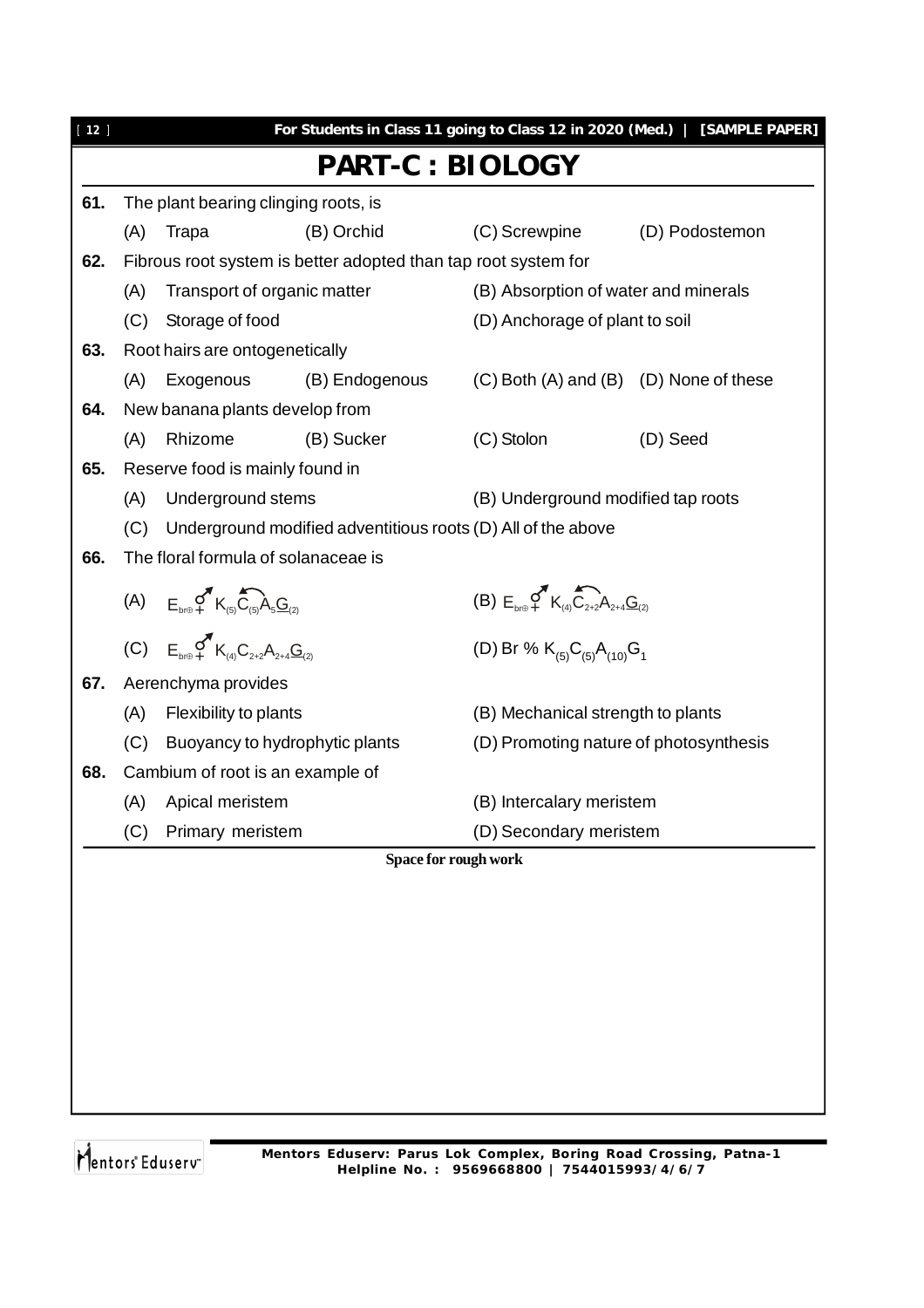|     |                                           |                                        | For Students in Class 11 going to Class 12 in 2020 (Med.)   [SAMPLE PAPER]              |                                  | $[13]$                                                                                   |  |  |  |  |  |
|-----|-------------------------------------------|----------------------------------------|-----------------------------------------------------------------------------------------|----------------------------------|------------------------------------------------------------------------------------------|--|--|--|--|--|
| 69. |                                           | Mesophyll is usually differentiated in |                                                                                         |                                  |                                                                                          |  |  |  |  |  |
|     | (A)                                       | Monocot leaf                           | (B) Isobilateral leaf                                                                   |                                  | (C) Dorsiventral leaf (D) Both (A) and (B)                                               |  |  |  |  |  |
| 70. |                                           | Cork is formed from                    |                                                                                         |                                  |                                                                                          |  |  |  |  |  |
|     | (A)                                       | Cork cambium (phellogen)               |                                                                                         | (B) Vascular cambium             |                                                                                          |  |  |  |  |  |
|     | (C)                                       | Phloem                                 |                                                                                         | (D) Xylem                        |                                                                                          |  |  |  |  |  |
| 71. |                                           | Vascular cambium produces              |                                                                                         |                                  |                                                                                          |  |  |  |  |  |
|     | (A)                                       |                                        | Primary xylem and primary phloem                                                        |                                  |                                                                                          |  |  |  |  |  |
|     | (B)                                       | Secondary xylem and secondary phloem   |                                                                                         |                                  |                                                                                          |  |  |  |  |  |
|     | (C)<br>Primary xylem and secondary phloem |                                        |                                                                                         |                                  |                                                                                          |  |  |  |  |  |
|     | (D)                                       |                                        | Secondary xylem and primary phloem                                                      |                                  |                                                                                          |  |  |  |  |  |
| 72. |                                           | Commercial cork is obtained from       |                                                                                         |                                  |                                                                                          |  |  |  |  |  |
|     | (A)                                       |                                        | Berberis/Barberry (B) Salix/Willow                                                      | (C) Quercus/Oak (D) Betula/Birch |                                                                                          |  |  |  |  |  |
| 73. |                                           | chromosome (C)                         |                                                                                         |                                  | The following diagram represents a chromosome. Identify the structures A, B, and type of |  |  |  |  |  |
|     | Types of Chromosome - C                   |                                        |                                                                                         |                                  |                                                                                          |  |  |  |  |  |
|     | (A)                                       |                                        | A-Satellite, B-Primary constriction, C-Acrocentric                                      |                                  |                                                                                          |  |  |  |  |  |
|     | (B)                                       |                                        | A-Satellite, B-Secondary constriction, C-Metacentric                                    |                                  |                                                                                          |  |  |  |  |  |
|     | (C)                                       |                                        | A-Satellite, B-Centromere, C-Telocentric<br>A-Satellite, B-Centromere, C-Submetacentric |                                  |                                                                                          |  |  |  |  |  |
|     | (D)                                       |                                        |                                                                                         |                                  |                                                                                          |  |  |  |  |  |
|     |                                           |                                        | Space for rough work                                                                    |                                  |                                                                                          |  |  |  |  |  |
|     |                                           |                                        |                                                                                         |                                  |                                                                                          |  |  |  |  |  |
|     |                                           |                                        |                                                                                         |                                  |                                                                                          |  |  |  |  |  |
|     |                                           |                                        |                                                                                         |                                  |                                                                                          |  |  |  |  |  |
|     |                                           |                                        |                                                                                         |                                  |                                                                                          |  |  |  |  |  |
|     |                                           |                                        |                                                                                         |                                  |                                                                                          |  |  |  |  |  |
|     |                                           |                                        |                                                                                         |                                  |                                                                                          |  |  |  |  |  |
|     |                                           |                                        |                                                                                         |                                  |                                                                                          |  |  |  |  |  |
|     |                                           |                                        |                                                                                         |                                  |                                                                                          |  |  |  |  |  |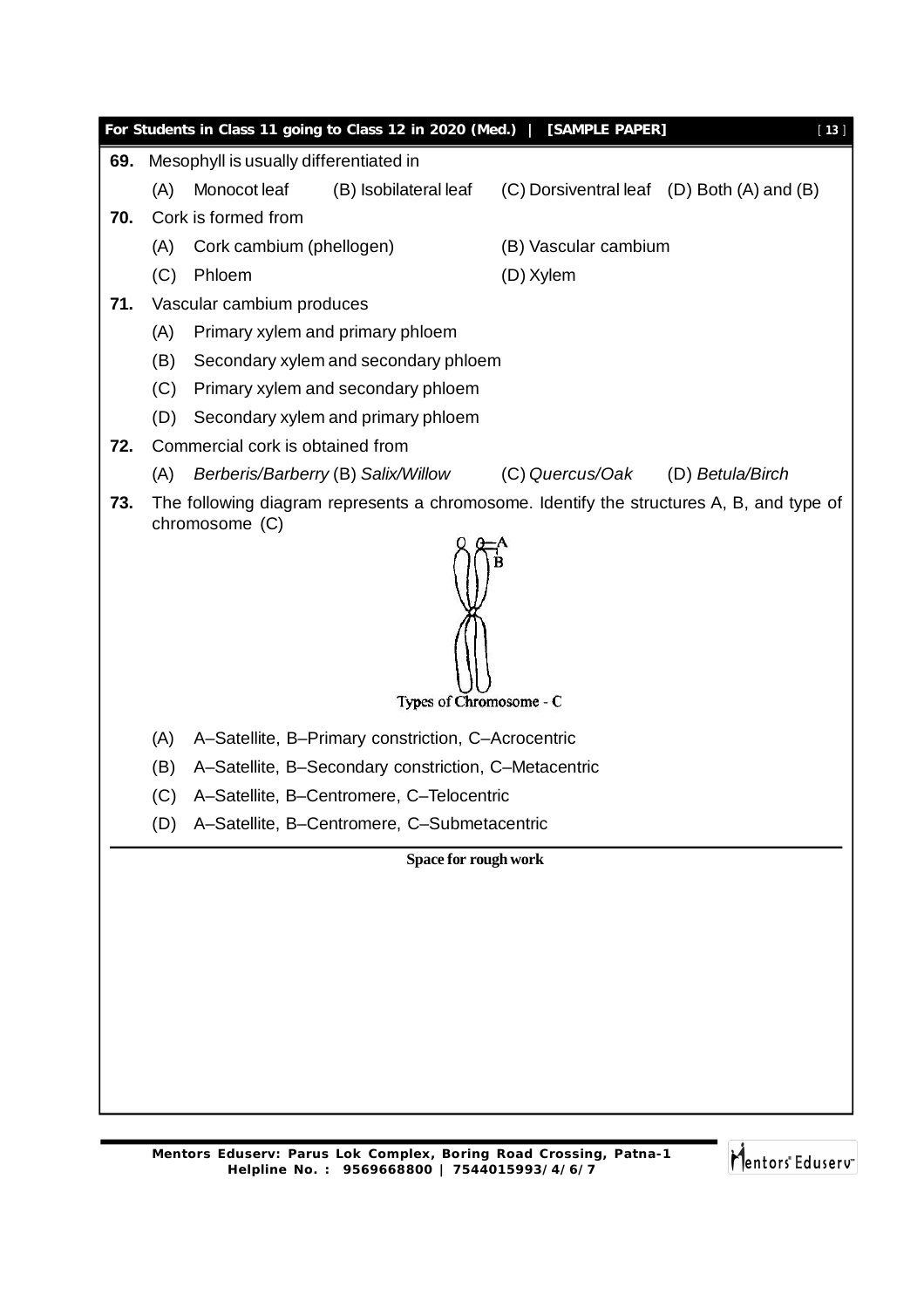| 74.<br>Select the wrong statement from the following<br>Both chloroplasts and mitochondria have internal compartment, the thylakoid space bound<br>(A)<br>thylakoid membrane<br>(B)<br>Both chloroplasts and mitochondria contain DNA<br>(C)<br>The chloroplasts are generally much larger than mitochondria<br>(D)<br>Both chloroplasts and mitochondria contain an inner and an outer membrane<br>75.<br>Stroma in the chloroplasts of higher plant contains<br>Light-dependent reaction enzymes<br>(A)<br>(B)<br>Ribosomes<br>(C)<br>Chlorophyll<br>(D)<br>Light-independent reaction enzymes<br>76.<br>What is common between chloroplasts, chromoplasts and leucoplasts? |                       |  |  |  |  |  |  |  |  |
|-------------------------------------------------------------------------------------------------------------------------------------------------------------------------------------------------------------------------------------------------------------------------------------------------------------------------------------------------------------------------------------------------------------------------------------------------------------------------------------------------------------------------------------------------------------------------------------------------------------------------------------------------------------------------------|-----------------------|--|--|--|--|--|--|--|--|
|                                                                                                                                                                                                                                                                                                                                                                                                                                                                                                                                                                                                                                                                               |                       |  |  |  |  |  |  |  |  |
|                                                                                                                                                                                                                                                                                                                                                                                                                                                                                                                                                                                                                                                                               |                       |  |  |  |  |  |  |  |  |
|                                                                                                                                                                                                                                                                                                                                                                                                                                                                                                                                                                                                                                                                               |                       |  |  |  |  |  |  |  |  |
|                                                                                                                                                                                                                                                                                                                                                                                                                                                                                                                                                                                                                                                                               |                       |  |  |  |  |  |  |  |  |
|                                                                                                                                                                                                                                                                                                                                                                                                                                                                                                                                                                                                                                                                               |                       |  |  |  |  |  |  |  |  |
|                                                                                                                                                                                                                                                                                                                                                                                                                                                                                                                                                                                                                                                                               |                       |  |  |  |  |  |  |  |  |
|                                                                                                                                                                                                                                                                                                                                                                                                                                                                                                                                                                                                                                                                               |                       |  |  |  |  |  |  |  |  |
|                                                                                                                                                                                                                                                                                                                                                                                                                                                                                                                                                                                                                                                                               |                       |  |  |  |  |  |  |  |  |
|                                                                                                                                                                                                                                                                                                                                                                                                                                                                                                                                                                                                                                                                               |                       |  |  |  |  |  |  |  |  |
|                                                                                                                                                                                                                                                                                                                                                                                                                                                                                                                                                                                                                                                                               |                       |  |  |  |  |  |  |  |  |
|                                                                                                                                                                                                                                                                                                                                                                                                                                                                                                                                                                                                                                                                               |                       |  |  |  |  |  |  |  |  |
| (A)<br>Presence of pigments                                                                                                                                                                                                                                                                                                                                                                                                                                                                                                                                                                                                                                                   |                       |  |  |  |  |  |  |  |  |
| Possession of thylakoids and grana<br>(B)                                                                                                                                                                                                                                                                                                                                                                                                                                                                                                                                                                                                                                     |                       |  |  |  |  |  |  |  |  |
| (C)<br>Storage of starch, proteins and lipids                                                                                                                                                                                                                                                                                                                                                                                                                                                                                                                                                                                                                                 |                       |  |  |  |  |  |  |  |  |
| (D)<br>Ability to multiply by a fission-like process                                                                                                                                                                                                                                                                                                                                                                                                                                                                                                                                                                                                                          |                       |  |  |  |  |  |  |  |  |
| Important site for formation of glycoproteins and glycolipids is<br>77.                                                                                                                                                                                                                                                                                                                                                                                                                                                                                                                                                                                                       |                       |  |  |  |  |  |  |  |  |
| Vacuole<br>(B) Golgi apparatus (C) Plastid<br>(A)                                                                                                                                                                                                                                                                                                                                                                                                                                                                                                                                                                                                                             | (D) Lysosome          |  |  |  |  |  |  |  |  |
| 78.<br>Element required for bringing about union of ribosome subunit is                                                                                                                                                                                                                                                                                                                                                                                                                                                                                                                                                                                                       |                       |  |  |  |  |  |  |  |  |
| $Ca2+$<br>$(C) Fe2+$<br>(A)<br>$(B)$ Mg <sup>2+</sup>                                                                                                                                                                                                                                                                                                                                                                                                                                                                                                                                                                                                                         | $(D)$ Cu <sup>+</sup> |  |  |  |  |  |  |  |  |
| 79.<br>Ribosomal RNA is actively synthesized in                                                                                                                                                                                                                                                                                                                                                                                                                                                                                                                                                                                                                               |                       |  |  |  |  |  |  |  |  |
| (B) Nucleolus<br>(C) Nucleoplasm<br>(A)<br>Lysosomes                                                                                                                                                                                                                                                                                                                                                                                                                                                                                                                                                                                                                          | (D) Ribosomes         |  |  |  |  |  |  |  |  |
| Which one of the following does not differ in E.coli and Chlamydomonas<br>80.                                                                                                                                                                                                                                                                                                                                                                                                                                                                                                                                                                                                 |                       |  |  |  |  |  |  |  |  |
| Ribosomes<br>(B) Chromosomal Organization<br>(A)                                                                                                                                                                                                                                                                                                                                                                                                                                                                                                                                                                                                                              |                       |  |  |  |  |  |  |  |  |
| Cell wall<br>(D) Cell membrane<br>(C)                                                                                                                                                                                                                                                                                                                                                                                                                                                                                                                                                                                                                                         |                       |  |  |  |  |  |  |  |  |
| Space for rough work                                                                                                                                                                                                                                                                                                                                                                                                                                                                                                                                                                                                                                                          |                       |  |  |  |  |  |  |  |  |
|                                                                                                                                                                                                                                                                                                                                                                                                                                                                                                                                                                                                                                                                               |                       |  |  |  |  |  |  |  |  |
|                                                                                                                                                                                                                                                                                                                                                                                                                                                                                                                                                                                                                                                                               |                       |  |  |  |  |  |  |  |  |
|                                                                                                                                                                                                                                                                                                                                                                                                                                                                                                                                                                                                                                                                               |                       |  |  |  |  |  |  |  |  |
|                                                                                                                                                                                                                                                                                                                                                                                                                                                                                                                                                                                                                                                                               |                       |  |  |  |  |  |  |  |  |
|                                                                                                                                                                                                                                                                                                                                                                                                                                                                                                                                                                                                                                                                               |                       |  |  |  |  |  |  |  |  |
|                                                                                                                                                                                                                                                                                                                                                                                                                                                                                                                                                                                                                                                                               |                       |  |  |  |  |  |  |  |  |
|                                                                                                                                                                                                                                                                                                                                                                                                                                                                                                                                                                                                                                                                               |                       |  |  |  |  |  |  |  |  |
|                                                                                                                                                                                                                                                                                                                                                                                                                                                                                                                                                                                                                                                                               |                       |  |  |  |  |  |  |  |  |
|                                                                                                                                                                                                                                                                                                                                                                                                                                                                                                                                                                                                                                                                               |                       |  |  |  |  |  |  |  |  |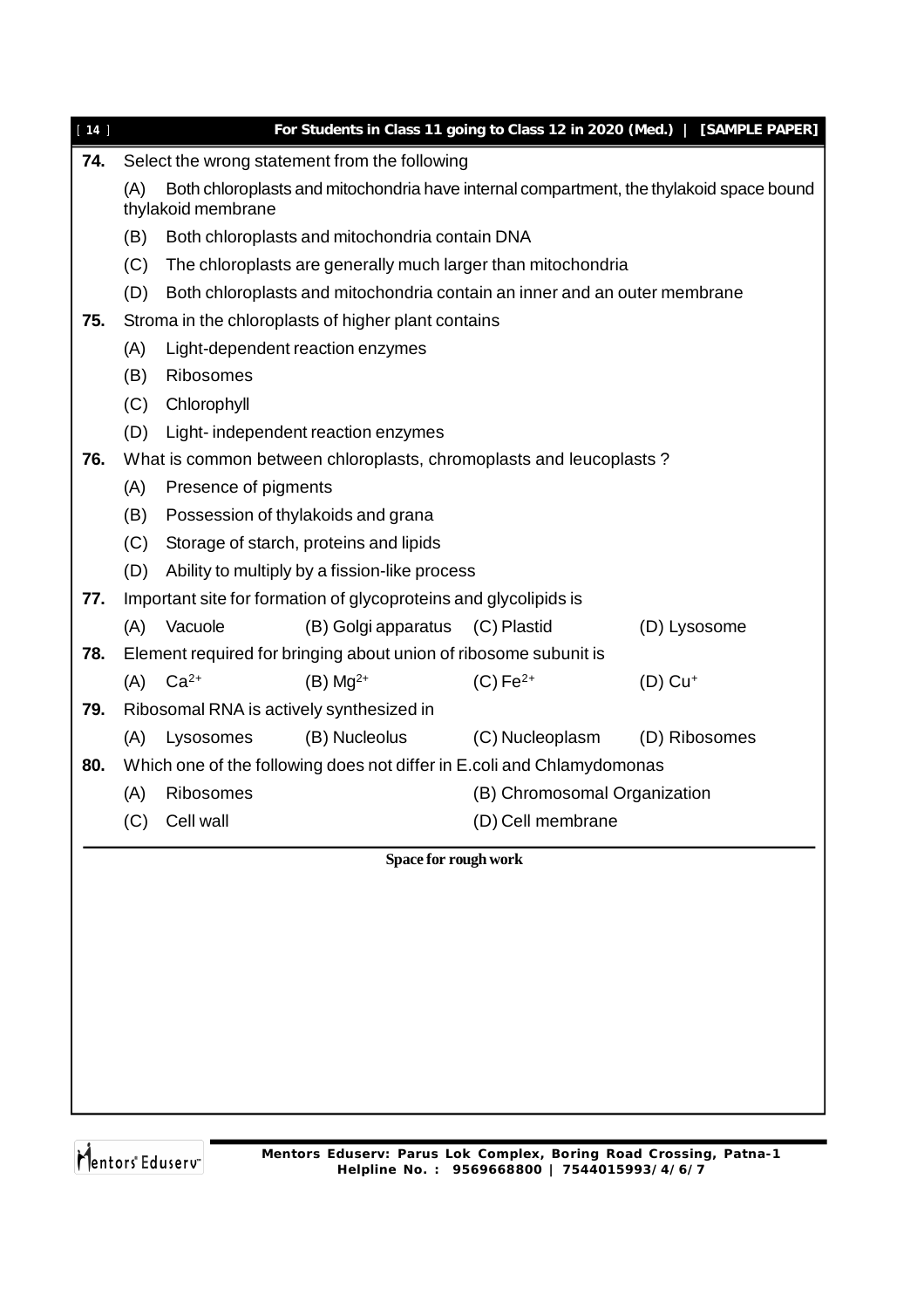|     |     |                                                                                                                          |                                                                                                                                          |      |                                              |      | For Students in Class 11 going to Class 12 in 2020 (Med.)                          |            | [SAMPLE PAPER] |       |     |      | $[15]$ |
|-----|-----|--------------------------------------------------------------------------------------------------------------------------|------------------------------------------------------------------------------------------------------------------------------------------|------|----------------------------------------------|------|------------------------------------------------------------------------------------|------------|----------------|-------|-----|------|--------|
| 81. |     | What is true about ribosomes?                                                                                            |                                                                                                                                          |      |                                              |      |                                                                                    |            |                |       |     |      |        |
|     | (A) |                                                                                                                          | The prokaryotic ribosomes are 80S, where "S" stands for sedimentation coefficient<br>These are composed of ribonucleic acid and proteins |      |                                              |      |                                                                                    |            |                |       |     |      |        |
|     | (B) |                                                                                                                          |                                                                                                                                          |      |                                              |      |                                                                                    |            |                |       |     |      |        |
|     | (C) |                                                                                                                          |                                                                                                                                          |      |                                              |      | These are found only in eukaryotic cells                                           |            |                |       |     |      |        |
|     | (D) |                                                                                                                          | These are self-splicing introns of some RNAs                                                                                             |      |                                              |      |                                                                                    |            |                |       |     |      |        |
| 82. |     |                                                                                                                          | Difference between prokaryote and eukaryote is in                                                                                        |      |                                              |      |                                                                                    |            |                |       |     |      |        |
|     | (A) |                                                                                                                          | Cell size<br>(B) Cell shape                                                                                                              |      |                                              |      |                                                                                    |            |                |       |     |      |        |
|     | (C) | (D) Organisation of nuclear material<br>Chemical composition of protoplasm                                               |                                                                                                                                          |      |                                              |      |                                                                                    |            |                |       |     |      |        |
| 83. |     | Match the items in column I with column II and choose the correct option.<br>Sap vacuole<br>(i) Contain digestive enzyme |                                                                                                                                          |      |                                              |      |                                                                                    |            |                |       |     |      |        |
|     | (1) |                                                                                                                          |                                                                                                                                          |      |                                              |      |                                                                                    |            |                |       |     |      |        |
|     | (2) |                                                                                                                          | Contractile vacuole                                                                                                                      |      |                                              |      | (ii) Store metabolic gases                                                         |            |                |       |     |      |        |
|     | (3) |                                                                                                                          | Food vacuole                                                                                                                             |      |                                              |      | (iii) Osmoregulation                                                               |            |                |       |     |      |        |
|     | (4) | Air vacuole                                                                                                              |                                                                                                                                          |      |                                              |      | (iv) Store lipids                                                                  |            |                |       |     |      |        |
|     | (5) |                                                                                                                          | Spherosomes                                                                                                                              |      |                                              |      | (v) Store and concentrate mineral salts and nutrients                              |            |                |       |     |      |        |
|     |     | 1                                                                                                                        | $\mathbf{2}$                                                                                                                             | 3    | 4                                            | 5    |                                                                                    |            |                |       |     |      |        |
|     | (A) | (v)                                                                                                                      | (iii)                                                                                                                                    | (i)  | (ii)                                         | (iv) | $(B)$ (ii)                                                                         |            | (iii)          | (iv)  | (v) | (i)  |        |
|     | (C) | (v)                                                                                                                      | (iii)                                                                                                                                    | (ii) | (iv)                                         | (i)  |                                                                                    | $(D)$ (iv) | (i)            | (iii) | (v) | (ii) |        |
| 84. |     |                                                                                                                          |                                                                                                                                          |      | following option shows correct stage of cell |      | The diagram shows a cell whose diploid chromosome number is four. Which one of the |            |                |       |     |      |        |
|     | (A) | Metaphase                                                                                                                |                                                                                                                                          |      |                                              |      |                                                                                    |            |                |       |     |      |        |
|     | (B) |                                                                                                                          | Anaphase of mitosis                                                                                                                      |      |                                              |      |                                                                                    |            |                |       |     |      |        |
|     | (C) |                                                                                                                          | First anaphase of meiosis                                                                                                                |      |                                              |      |                                                                                    |            |                |       |     |      |        |
|     | (D) |                                                                                                                          |                                                                                                                                          |      | Second anaphase of meiosis                   |      |                                                                                    |            |                |       |     |      |        |
|     |     |                                                                                                                          |                                                                                                                                          |      |                                              |      | Space for rough work                                                               |            |                |       |     |      |        |
|     |     |                                                                                                                          |                                                                                                                                          |      |                                              |      |                                                                                    |            |                |       |     |      |        |
|     |     |                                                                                                                          |                                                                                                                                          |      |                                              |      |                                                                                    |            |                |       |     |      |        |
|     |     |                                                                                                                          |                                                                                                                                          |      |                                              |      |                                                                                    |            |                |       |     |      |        |
|     |     |                                                                                                                          |                                                                                                                                          |      |                                              |      |                                                                                    |            |                |       |     |      |        |
|     |     |                                                                                                                          |                                                                                                                                          |      |                                              |      |                                                                                    |            |                |       |     |      |        |
|     |     |                                                                                                                          |                                                                                                                                          |      |                                              |      |                                                                                    |            |                |       |     |      |        |
|     |     |                                                                                                                          |                                                                                                                                          |      |                                              |      |                                                                                    |            |                |       |     |      |        |
|     |     |                                                                                                                          |                                                                                                                                          |      |                                              |      |                                                                                    |            |                |       |     |      |        |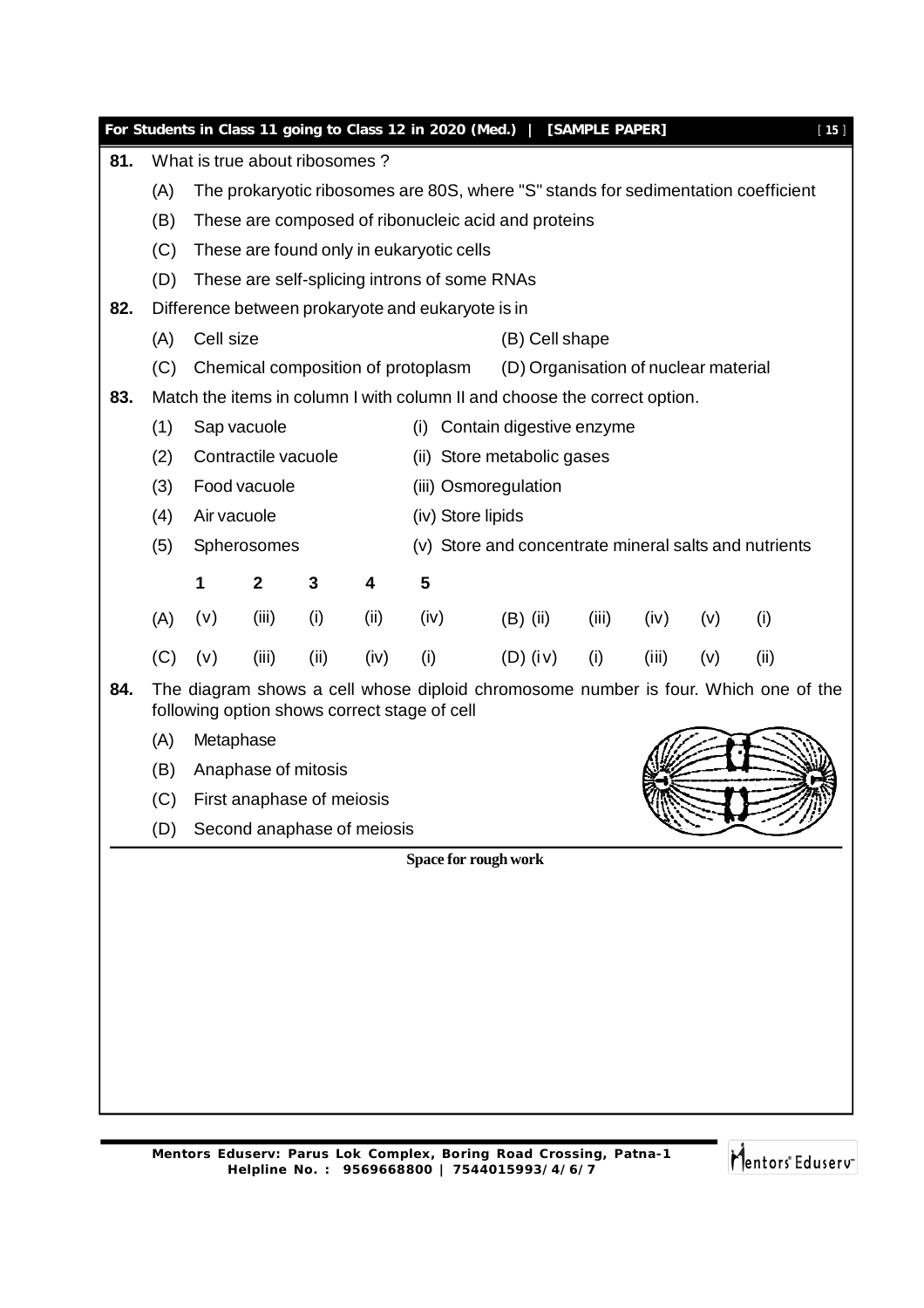| $[16]$ |     |                                                                                                                                 |                                                             | For Students in Class 11 going to Class 12 in 2020 (Med.)                                                                                                                  | [SAMPLE PAPER] |  |  |  |
|--------|-----|---------------------------------------------------------------------------------------------------------------------------------|-------------------------------------------------------------|----------------------------------------------------------------------------------------------------------------------------------------------------------------------------|----------------|--|--|--|
| 85.    |     |                                                                                                                                 | Meiosis is evolutionary significant because it results in   |                                                                                                                                                                            |                |  |  |  |
|        | (A) | Genetically similar daughters                                                                                                   |                                                             | (B) Four daughter cells                                                                                                                                                    |                |  |  |  |
|        |     | (C) Egg and sperm                                                                                                               |                                                             | (D) Recombinations                                                                                                                                                         |                |  |  |  |
| 86.    |     | During cell division, the spindle fibres attach to the chromosome at a region called                                            |                                                             |                                                                                                                                                                            |                |  |  |  |
|        |     | (A) Chromocentre                                                                                                                | (B) Kinetochore                                             | (C) Centriole                                                                                                                                                              | (D) Chromomere |  |  |  |
| 87.    |     | The correct sequence of cell cycle is                                                                                           |                                                             |                                                                                                                                                                            |                |  |  |  |
|        |     |                                                                                                                                 |                                                             | (A) S, G <sub>1</sub> , G <sub>2</sub> , M (B) S, M, G <sub>1</sub> , G <sub>2</sub> (C) G <sub>1</sub> , S, G <sub>2</sub> , M (D) M, G <sub>1</sub> , G <sub>2</sub> , S |                |  |  |  |
| 88.    |     | $G_0$ phase is                                                                                                                  |                                                             |                                                                                                                                                                            |                |  |  |  |
|        | (A) | Phase after $G_2$                                                                                                               |                                                             |                                                                                                                                                                            |                |  |  |  |
|        | (B) |                                                                                                                                 |                                                             | Phase after M phase in which daughter cell enters new cell cycle                                                                                                           |                |  |  |  |
|        | (C) |                                                                                                                                 | Arrest of cell cycle on the onset of differentiation        |                                                                                                                                                                            |                |  |  |  |
|        | (D) | All of the above                                                                                                                |                                                             |                                                                                                                                                                            |                |  |  |  |
| 89.    |     | Meiosis II performs                                                                                                             |                                                             |                                                                                                                                                                            |                |  |  |  |
|        | (A) | Separation of sex chromosomes                                                                                                   |                                                             |                                                                                                                                                                            |                |  |  |  |
|        | (B) | Synthesis of DNA and centromere                                                                                                 |                                                             |                                                                                                                                                                            |                |  |  |  |
|        | (C) |                                                                                                                                 | Separation of homologous chromosomes                        |                                                                                                                                                                            |                |  |  |  |
|        | (D) | Separation of chromatids                                                                                                        |                                                             |                                                                                                                                                                            |                |  |  |  |
| 90.    |     | The exchange of genetic material between chromatids of paired homologous chromosomes<br>during first meiotic division is called |                                                             |                                                                                                                                                                            |                |  |  |  |
|        | (A) | Transformation                                                                                                                  |                                                             | (B) Chiasmata (C) Crossing over                                                                                                                                            | (D) Synapsis   |  |  |  |
| 91.    |     |                                                                                                                                 | Which of the following is not correct w.r.t. Echinodermata? |                                                                                                                                                                            |                |  |  |  |
|        | (A) |                                                                                                                                 | In Echinoderms parasitic forms are absent                   |                                                                                                                                                                            |                |  |  |  |
|        | (B) |                                                                                                                                 | Pedicellariae are present in asteroidea                     |                                                                                                                                                                            |                |  |  |  |
|        | (C) |                                                                                                                                 | Dipleura larva is found in class echinoidea                 |                                                                                                                                                                            |                |  |  |  |
|        |     |                                                                                                                                 |                                                             | (D) In holothurians cloacal respiratory trees help in gaseous exchange                                                                                                     |                |  |  |  |
|        |     |                                                                                                                                 |                                                             | Space for rough work                                                                                                                                                       |                |  |  |  |
|        |     |                                                                                                                                 |                                                             |                                                                                                                                                                            |                |  |  |  |
|        |     |                                                                                                                                 |                                                             |                                                                                                                                                                            |                |  |  |  |
|        |     |                                                                                                                                 |                                                             |                                                                                                                                                                            |                |  |  |  |
|        |     |                                                                                                                                 |                                                             |                                                                                                                                                                            |                |  |  |  |
|        |     |                                                                                                                                 |                                                             |                                                                                                                                                                            |                |  |  |  |
|        |     |                                                                                                                                 |                                                             |                                                                                                                                                                            |                |  |  |  |
|        |     |                                                                                                                                 |                                                             |                                                                                                                                                                            |                |  |  |  |
|        |     |                                                                                                                                 |                                                             |                                                                                                                                                                            |                |  |  |  |
|        |     |                                                                                                                                 |                                                             |                                                                                                                                                                            |                |  |  |  |
|        |     |                                                                                                                                 |                                                             |                                                                                                                                                                            |                |  |  |  |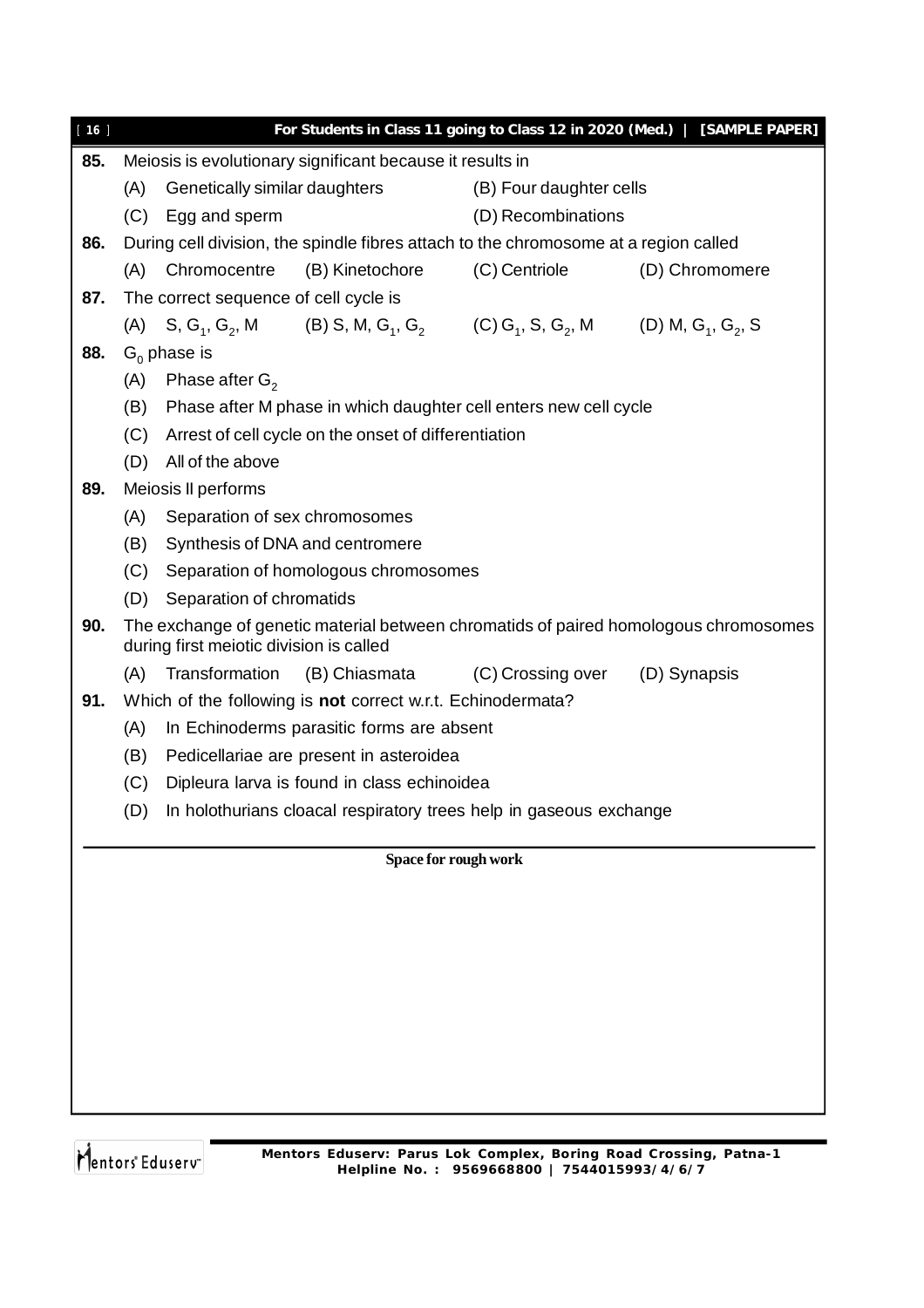|     |                                                                                                    | For Students in Class 11 going to Class 12 in 2020 (Med.)   [SAMPLE PAPER]                    |                                  | $[17]$           |  |  |  |  |
|-----|----------------------------------------------------------------------------------------------------|-----------------------------------------------------------------------------------------------|----------------------------------|------------------|--|--|--|--|
| 92. |                                                                                                    | Which of the following is <b>incorrect</b> w.r.t. Hemichordata?                               |                                  |                  |  |  |  |  |
|     | (A)                                                                                                | In hemichordates stomochord is present in proboscis                                           |                                  |                  |  |  |  |  |
|     | (B)                                                                                                | In hemichordates respiratory pigments are absent                                              |                                  |                  |  |  |  |  |
|     | (C)<br>In hemichordates development is direct                                                      |                                                                                               |                                  |                  |  |  |  |  |
|     | (D)                                                                                                | In hemichordates excretory organ is proboscis gland                                           |                                  |                  |  |  |  |  |
| 93. |                                                                                                    | Which of the following is correct w.r.t annelids?                                             |                                  |                  |  |  |  |  |
|     | Schizocoel is present<br>a.                                                                        |                                                                                               |                                  |                  |  |  |  |  |
|     | b.<br>Exchange of gases takes place through the body wall                                          |                                                                                               |                                  |                  |  |  |  |  |
|     | c.                                                                                                 | Segmental nephridia help in excretion and osmoregulation                                      |                                  |                  |  |  |  |  |
|     | d.                                                                                                 | Parapodia are locomotory structure present in class oligochaeta                               |                                  |                  |  |  |  |  |
|     | (A)                                                                                                | $(B)$ a, b and d<br>a and b                                                                   | $(C)$ b, c and d                 | $(D)$ a, b and c |  |  |  |  |
| 94. |                                                                                                    | In annelids the nervous system has cerebral ganglia which are linked to ________              |                                  |                  |  |  |  |  |
|     | (A)                                                                                                | Double ventral nerve cord                                                                     | (B) Notochord                    |                  |  |  |  |  |
|     | (C)                                                                                                | Double dorsal nerve cord                                                                      | (D) All of these                 |                  |  |  |  |  |
| 95. |                                                                                                    | Kingdom animalia is classified on the basis of the all of the following except                |                                  |                  |  |  |  |  |
|     | (A)                                                                                                | Body plan                                                                                     | (B) Number of cells              |                  |  |  |  |  |
|     | (C)                                                                                                | Body symmetry                                                                                 | (D) Nature of coelom             |                  |  |  |  |  |
| 96. |                                                                                                    | In some animals, the body cavity is not lined by mesoderm, instead, the mesoderm is           |                                  |                  |  |  |  |  |
|     | present as scattered pouches in between the ectoderm and endoderm, such a body cavity<br>is called |                                                                                               |                                  |                  |  |  |  |  |
|     |                                                                                                    | (B) Enterocoel<br>(A) Schizocoel                                                              | (C) Pseudocoel                   | (D) Haemocoel    |  |  |  |  |
| 97. |                                                                                                    | Cephalization developed due to creeping habit in animal ancestors that encountered all the    |                                  |                  |  |  |  |  |
|     |                                                                                                    | obstacles in the front part. It is characteristic of higher phyla but first time developed in |                                  |                  |  |  |  |  |
|     | (A)                                                                                                | (B) Round worms<br>Flat worms                                                                 | (C) Arthropods                   | (D) Sponges      |  |  |  |  |
| 98. |                                                                                                    | Some of larva show retrogressive metamorphosis during course of development. Which of         |                                  |                  |  |  |  |  |
|     |                                                                                                    | the following is correct pair of larva showing retrogressive metamorphosis and its adult?     |                                  |                  |  |  |  |  |
|     | (A)                                                                                                | Tadpole - Frog                                                                                | (B) Ascidian tadpole - Herdmania |                  |  |  |  |  |
|     | (C)                                                                                                | Ammocoete - Petromyzon                                                                        | (D) Tornaria - Balanoglossus     |                  |  |  |  |  |
|     |                                                                                                    | Space for rough work                                                                          |                                  |                  |  |  |  |  |
|     |                                                                                                    |                                                                                               |                                  |                  |  |  |  |  |
|     |                                                                                                    |                                                                                               |                                  |                  |  |  |  |  |
|     |                                                                                                    |                                                                                               |                                  |                  |  |  |  |  |
|     |                                                                                                    |                                                                                               |                                  |                  |  |  |  |  |
|     |                                                                                                    |                                                                                               |                                  |                  |  |  |  |  |
|     |                                                                                                    |                                                                                               |                                  |                  |  |  |  |  |
|     |                                                                                                    |                                                                                               |                                  |                  |  |  |  |  |
|     |                                                                                                    |                                                                                               |                                  |                  |  |  |  |  |
|     |                                                                                                    |                                                                                               |                                  |                  |  |  |  |  |
|     |                                                                                                    |                                                                                               |                                  |                  |  |  |  |  |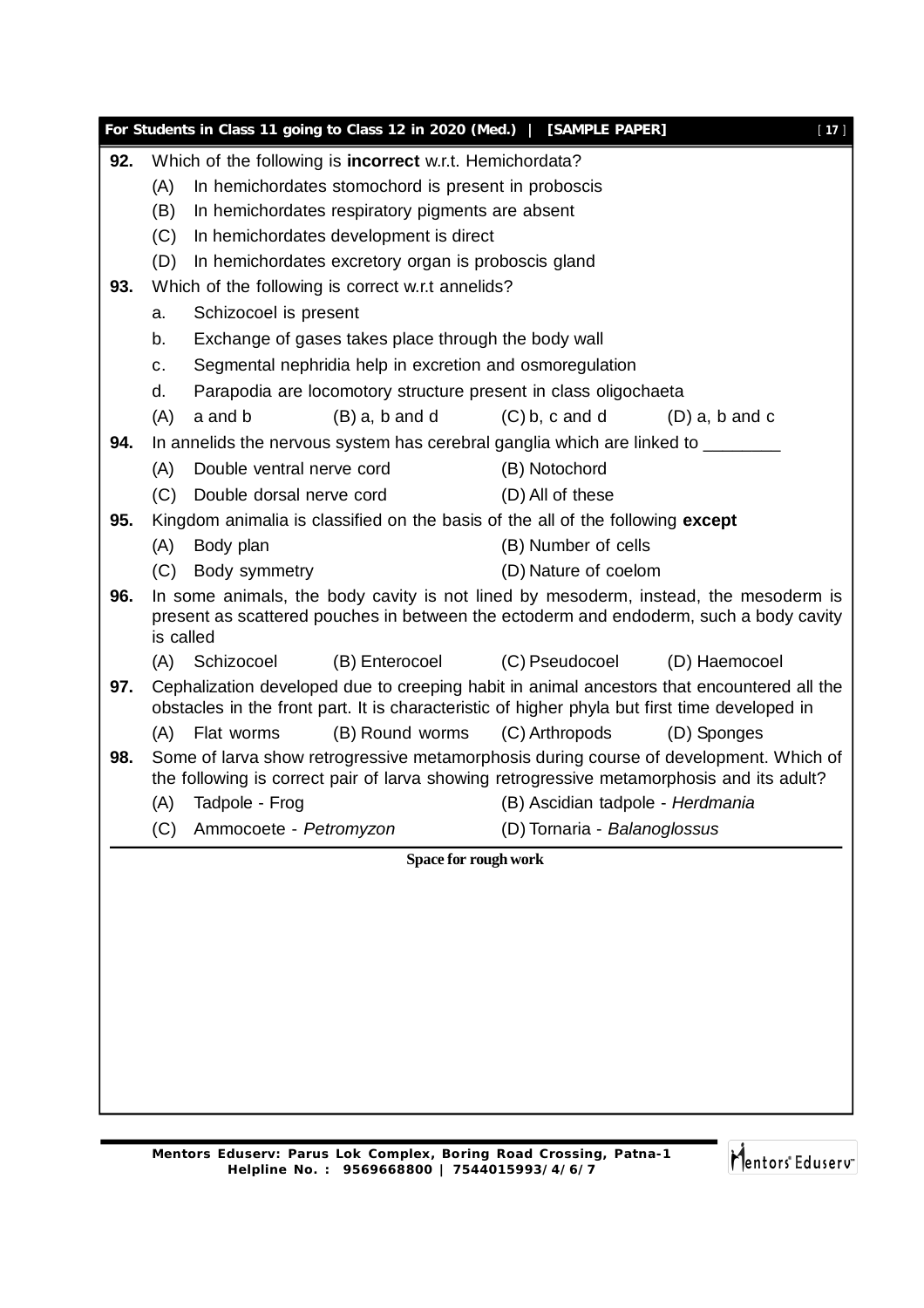|     |                                                                                                 |                                  | For Students in Class 11 going to Class 12 in 2020 (Med.)   [SAMPLE PAPER]                                                                                                                                                                                                                                                                                                                                                                                                                                                                          |  |  |  |  |  |
|-----|-------------------------------------------------------------------------------------------------|----------------------------------|-----------------------------------------------------------------------------------------------------------------------------------------------------------------------------------------------------------------------------------------------------------------------------------------------------------------------------------------------------------------------------------------------------------------------------------------------------------------------------------------------------------------------------------------------------|--|--|--|--|--|
|     |                                                                                                 |                                  |                                                                                                                                                                                                                                                                                                                                                                                                                                                                                                                                                     |  |  |  |  |  |
| (A) | <b>Structure</b><br>(B) Origin                                                                  | (C) Function                     | (D) All of these                                                                                                                                                                                                                                                                                                                                                                                                                                                                                                                                    |  |  |  |  |  |
|     |                                                                                                 |                                  |                                                                                                                                                                                                                                                                                                                                                                                                                                                                                                                                                     |  |  |  |  |  |
| a.  | These tissues have a free surface, which face either a body fluid or the outside<br>environment |                                  |                                                                                                                                                                                                                                                                                                                                                                                                                                                                                                                                                     |  |  |  |  |  |
| b.  | It provides a covering or a lining for some part of the body                                    |                                  |                                                                                                                                                                                                                                                                                                                                                                                                                                                                                                                                                     |  |  |  |  |  |
| C.  | They have least regenerating power                                                              |                                  |                                                                                                                                                                                                                                                                                                                                                                                                                                                                                                                                                     |  |  |  |  |  |
| d.  |                                                                                                 |                                  |                                                                                                                                                                                                                                                                                                                                                                                                                                                                                                                                                     |  |  |  |  |  |
|     |                                                                                                 |                                  |                                                                                                                                                                                                                                                                                                                                                                                                                                                                                                                                                     |  |  |  |  |  |
| (A) | a & b<br>(B) b & c                                                                              | $(C)$ c & d                      | $(D)$ a & d                                                                                                                                                                                                                                                                                                                                                                                                                                                                                                                                         |  |  |  |  |  |
|     |                                                                                                 |                                  |                                                                                                                                                                                                                                                                                                                                                                                                                                                                                                                                                     |  |  |  |  |  |
| (A) |                                                                                                 |                                  |                                                                                                                                                                                                                                                                                                                                                                                                                                                                                                                                                     |  |  |  |  |  |
| (B) |                                                                                                 |                                  |                                                                                                                                                                                                                                                                                                                                                                                                                                                                                                                                                     |  |  |  |  |  |
|     | They help in gaseous exchange                                                                   |                                  |                                                                                                                                                                                                                                                                                                                                                                                                                                                                                                                                                     |  |  |  |  |  |
|     |                                                                                                 |                                  |                                                                                                                                                                                                                                                                                                                                                                                                                                                                                                                                                     |  |  |  |  |  |
|     |                                                                                                 |                                  |                                                                                                                                                                                                                                                                                                                                                                                                                                                                                                                                                     |  |  |  |  |  |
|     | Column I                                                                                        | <b>Column II</b>                 |                                                                                                                                                                                                                                                                                                                                                                                                                                                                                                                                                     |  |  |  |  |  |
| a.  | Simple cuboidal<br>epithelium                                                                   | Eustachian tube<br>(i)           |                                                                                                                                                                                                                                                                                                                                                                                                                                                                                                                                                     |  |  |  |  |  |
| b.  | (ii) Terminal bronchioles<br>Simple columnar<br>epithelium                                      |                                  |                                                                                                                                                                                                                                                                                                                                                                                                                                                                                                                                                     |  |  |  |  |  |
| C.  | Simple squamous<br>epithelium                                                                   | (iii) Thyroid vesicle            |                                                                                                                                                                                                                                                                                                                                                                                                                                                                                                                                                     |  |  |  |  |  |
| d.  | Ciliated columnar<br>epithelium                                                                 | (iv) Gastric gland               |                                                                                                                                                                                                                                                                                                                                                                                                                                                                                                                                                     |  |  |  |  |  |
| (A) | $a(iii)$ , $b(iv)$ , $c(ii)$ , $d(i)$                                                           | $(B)$ a(iv), b(ii), c(iii), d(i) |                                                                                                                                                                                                                                                                                                                                                                                                                                                                                                                                                     |  |  |  |  |  |
| (C) | a(ii), b(iii), c(i), d(iv)                                                                      | $(D)$ a(iii), b(ii), c(iv), d(i) |                                                                                                                                                                                                                                                                                                                                                                                                                                                                                                                                                     |  |  |  |  |  |
|     |                                                                                                 |                                  |                                                                                                                                                                                                                                                                                                                                                                                                                                                                                                                                                     |  |  |  |  |  |
|     |                                                                                                 |                                  |                                                                                                                                                                                                                                                                                                                                                                                                                                                                                                                                                     |  |  |  |  |  |
|     |                                                                                                 |                                  |                                                                                                                                                                                                                                                                                                                                                                                                                                                                                                                                                     |  |  |  |  |  |
|     |                                                                                                 |                                  |                                                                                                                                                                                                                                                                                                                                                                                                                                                                                                                                                     |  |  |  |  |  |
|     |                                                                                                 |                                  |                                                                                                                                                                                                                                                                                                                                                                                                                                                                                                                                                     |  |  |  |  |  |
|     |                                                                                                 |                                  |                                                                                                                                                                                                                                                                                                                                                                                                                                                                                                                                                     |  |  |  |  |  |
|     |                                                                                                 |                                  |                                                                                                                                                                                                                                                                                                                                                                                                                                                                                                                                                     |  |  |  |  |  |
|     |                                                                                                 |                                  |                                                                                                                                                                                                                                                                                                                                                                                                                                                                                                                                                     |  |  |  |  |  |
|     |                                                                                                 |                                  |                                                                                                                                                                                                                                                                                                                                                                                                                                                                                                                                                     |  |  |  |  |  |
|     |                                                                                                 | (C)<br>102. Match the following  | A tissue is a group of cells that are similar in<br><b>100.</b> Consider the following statements concerning epithelial tissues<br>Without exception all epithelial tissue rest on basement membrane<br>Which of the above two statements are correct?<br>101. Which of the following function is not performed by simple epithelial tissues?<br>They protect the underlying tissues from mechanical injuries mainly<br>Germinal layer of gonads produce gametes<br>(D) Some epithelial cells get specialised for secretion<br>Space for rough work |  |  |  |  |  |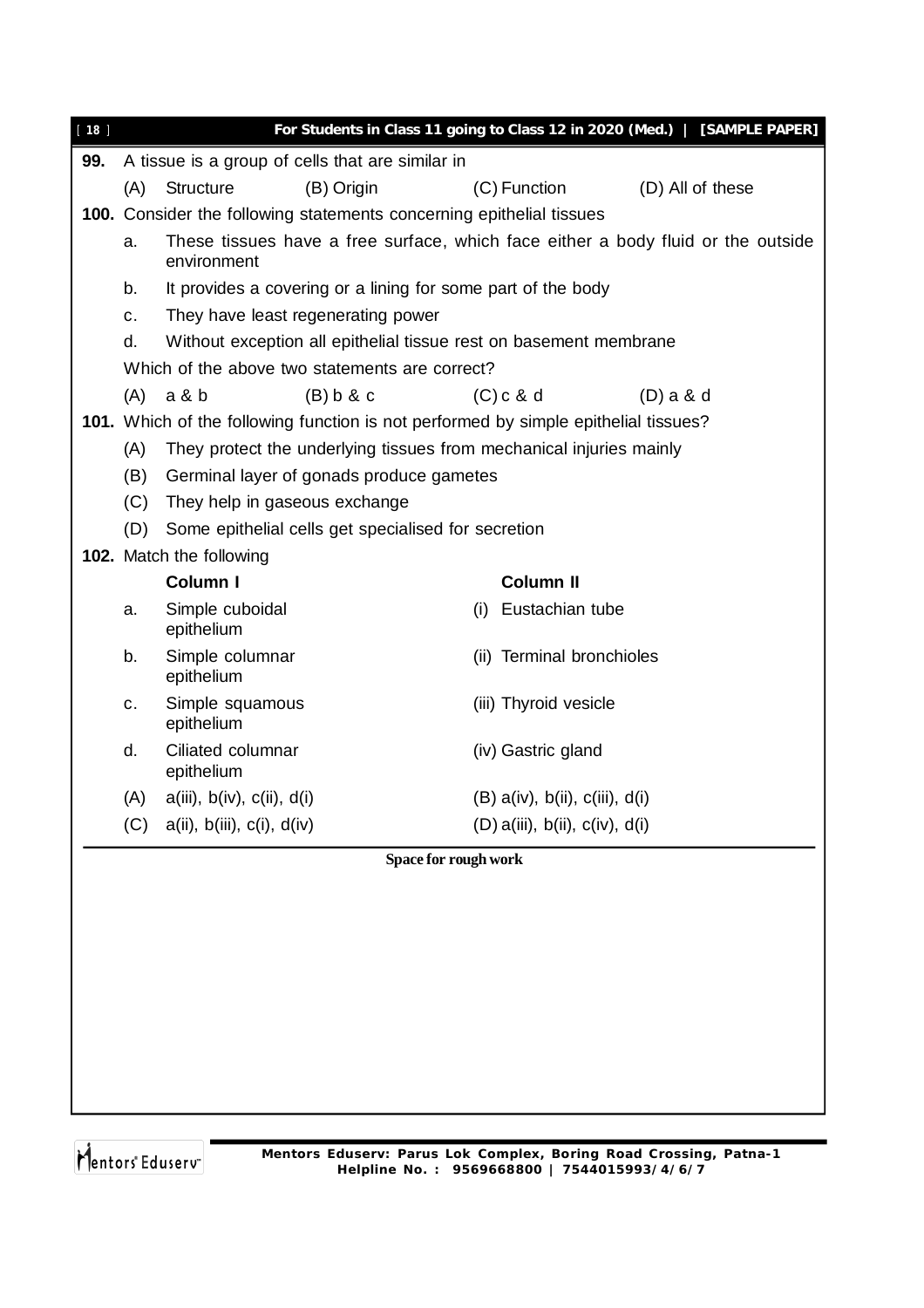|     |                                                                            | For Students in Class 11 going to Class 12 in 2020 (Med.)   [SAMPLE PAPER]                       |                       |                | $[19]$ |  |  |  |
|-----|----------------------------------------------------------------------------|--------------------------------------------------------------------------------------------------|-----------------------|----------------|--------|--|--|--|
|     |                                                                            | 103. Which of the following cell junctions are found in epithelial tissues?                      |                       |                |        |  |  |  |
| (A) | Tight junction                                                             |                                                                                                  | (B) Adhering junction |                |        |  |  |  |
| (C) | Gap junction                                                               |                                                                                                  | (D) All of these      |                |        |  |  |  |
|     | 104. Which of the following is correct about myoepithelium?                |                                                                                                  |                       |                |        |  |  |  |
| a.  | Cells contain actin and myosin filaments                                   |                                                                                                  |                       |                |        |  |  |  |
| b.  | It serves to expel secretion                                               |                                                                                                  |                       |                |        |  |  |  |
| C.  | Arises from the mesoderm                                                   |                                                                                                  |                       |                |        |  |  |  |
| d.  |                                                                            | Helps in secretion of gastric glands                                                             |                       |                |        |  |  |  |
| (A) | a & b                                                                      | (B) b & c                                                                                        | $(C)$ c & d           | $(D)$ a & d    |        |  |  |  |
|     |                                                                            | 105. Following are the examples of primary metabolites except                                    |                       |                |        |  |  |  |
| (A) | Protein                                                                    | (B) Nucleic acid                                                                                 | (C) Cellulose         | $(D)$ Fat      |        |  |  |  |
|     |                                                                            | <b>106.</b> Which of the following tests is/are used to detect the presence of glucose in urine? |                       |                |        |  |  |  |
| a.  | Benedict's test                                                            |                                                                                                  |                       |                |        |  |  |  |
| b.  | Fehling's test                                                             |                                                                                                  |                       |                |        |  |  |  |
| C.  | Feulgen's test                                                             |                                                                                                  |                       |                |        |  |  |  |
| (A) | Only a                                                                     | $(B)$ a & c                                                                                      | $(C)$ a & b           | $(D)$ a, b & c |        |  |  |  |
|     | 107. A oligosaccharide consists of                                         |                                                                                                  |                       |                |        |  |  |  |
| (A) | 2 - 9 molecules of monosaccharides<br>10 - 20 molecules of monosaccharides |                                                                                                  |                       |                |        |  |  |  |
| (B) |                                                                            |                                                                                                  |                       |                |        |  |  |  |
| (C) |                                                                            | More than 50 but less than 100 molecules of monosaccharides                                      |                       |                |        |  |  |  |
| (D) |                                                                            | 10 - 20 molecules of monosaccharides along with protein                                          |                       |                |        |  |  |  |
|     |                                                                            | 108. Which of the following monosaccharide is fruit sugar?                                       |                       |                |        |  |  |  |
| (A) | Fructose                                                                   | (B) Glycogen                                                                                     | (C) Glucose           | (D) Mannose    |        |  |  |  |
|     | 109. Dental carries is prevented by                                        |                                                                                                  |                       |                |        |  |  |  |
| (A) | <b>Fluorine</b>                                                            | $(B)$ Iron                                                                                       | (C) Calcium           | (D) Silica     |        |  |  |  |
|     |                                                                            | Space for rough work                                                                             |                       |                |        |  |  |  |
|     |                                                                            |                                                                                                  |                       |                |        |  |  |  |
|     |                                                                            |                                                                                                  |                       |                |        |  |  |  |
|     |                                                                            |                                                                                                  |                       |                |        |  |  |  |
|     |                                                                            |                                                                                                  |                       |                |        |  |  |  |
|     |                                                                            |                                                                                                  |                       |                |        |  |  |  |
|     |                                                                            |                                                                                                  |                       |                |        |  |  |  |
|     |                                                                            |                                                                                                  |                       |                |        |  |  |  |
|     |                                                                            |                                                                                                  |                       |                |        |  |  |  |
|     |                                                                            |                                                                                                  |                       |                |        |  |  |  |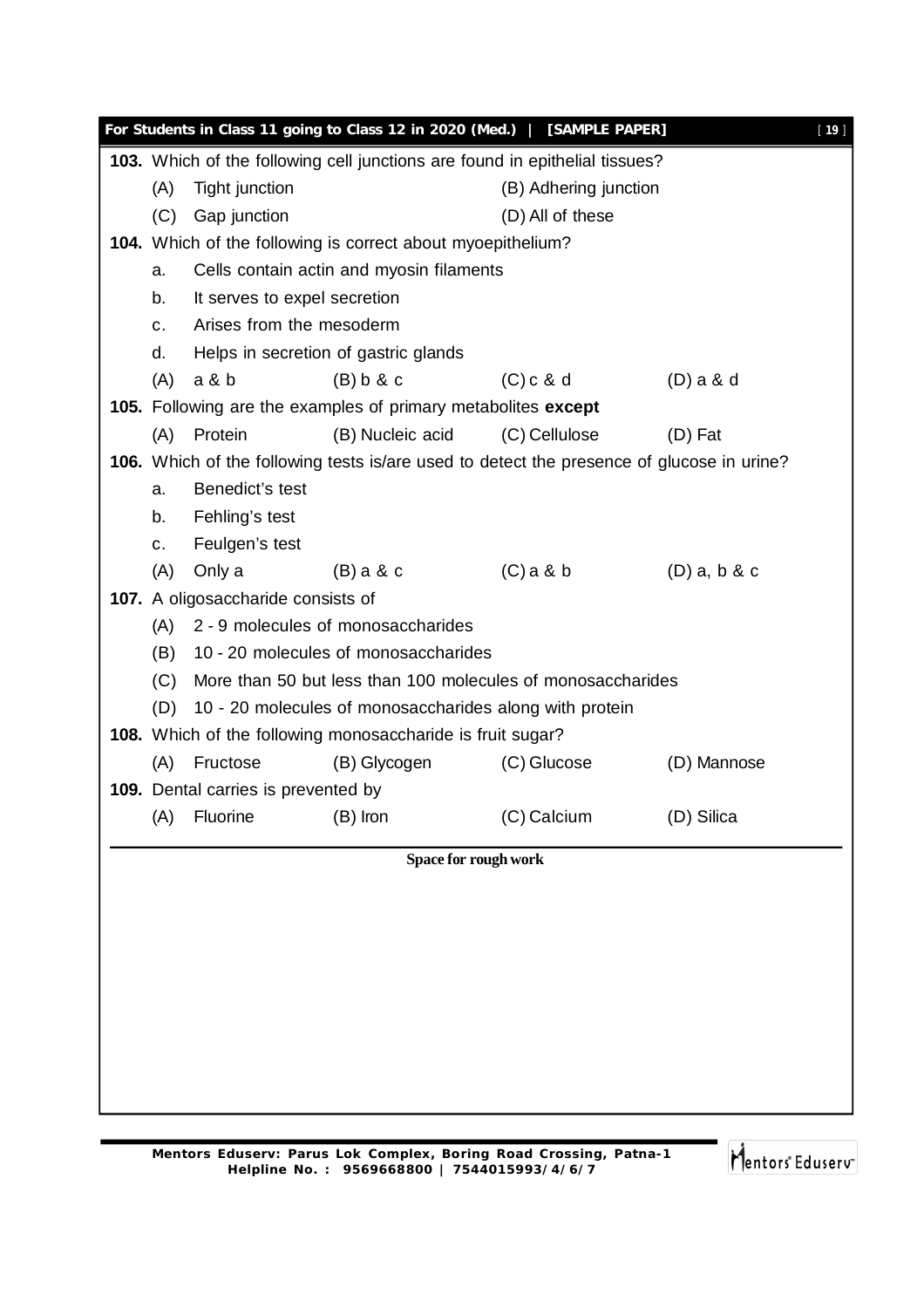| $20$ ] |                                                                     |                                                                                |                                                                  |                                                                                          | For Students in Class 11 going to Class 12 in 2020 (Med.)   [SAMPLE PAPER]    |  |  |  |  |  |
|--------|---------------------------------------------------------------------|--------------------------------------------------------------------------------|------------------------------------------------------------------|------------------------------------------------------------------------------------------|-------------------------------------------------------------------------------|--|--|--|--|--|
|        |                                                                     |                                                                                |                                                                  | polymerisation of only one kind of monosaccharide monomers except in                     | 110. Homo polysaccharides are those complex carbohydrates which are formed by |  |  |  |  |  |
|        | (A)                                                                 | Cellulose                                                                      | (B) Agar                                                         | (C) Glucan                                                                               | (D) Xylan                                                                     |  |  |  |  |  |
|        | 111. Which of the following statements are correct w.r.t. glycogen? |                                                                                |                                                                  |                                                                                          |                                                                               |  |  |  |  |  |
|        | a.                                                                  | It has $1 - 4\alpha$ linkages in the straight part                             |                                                                  |                                                                                          |                                                                               |  |  |  |  |  |
|        | b.                                                                  | It has $1 - 6$ linkages in the area of branching                               |                                                                  |                                                                                          |                                                                               |  |  |  |  |  |
|        | c.                                                                  | The straight part is helically twisted with each turn having six glucose units |                                                                  |                                                                                          |                                                                               |  |  |  |  |  |
|        | (A)                                                                 | Only a & c                                                                     | $(B)$ Only b & c                                                 | $(C)$ Only a & b                                                                         | $(D)$ All a, b & c                                                            |  |  |  |  |  |
|        |                                                                     |                                                                                | 112. Oxyntic cells or parietal cells of gastric gland secretes   |                                                                                          |                                                                               |  |  |  |  |  |
|        | (A)                                                                 | <b>HCI</b>                                                                     |                                                                  | (B) Pepsinogen                                                                           |                                                                               |  |  |  |  |  |
|        | (C)                                                                 | Castle intrinsic factor                                                        |                                                                  | $(D)$ Both $(A)$ & $(C)$                                                                 |                                                                               |  |  |  |  |  |
|        |                                                                     |                                                                                |                                                                  | 113. Which of the following enzyme is not secreted from the gut wall of any vertebrates? |                                                                               |  |  |  |  |  |
|        | (A)                                                                 | Maltase                                                                        | (B) Cellulase                                                    | (C) Lactase                                                                              | (D) Sucrase                                                                   |  |  |  |  |  |
|        |                                                                     |                                                                                | 114. Mark the odd one on the basis of their substrate type       |                                                                                          |                                                                               |  |  |  |  |  |
|        | (A)                                                                 | Pepsin                                                                         | (B) Trypsin                                                      | $(C)$ Erepsin                                                                            | (D) Steapsin                                                                  |  |  |  |  |  |
|        |                                                                     |                                                                                | 115. The absorbed fat from intestinal cells are released into    |                                                                                          |                                                                               |  |  |  |  |  |
|        | (A)                                                                 | Blood capillaries as micelles                                                  |                                                                  |                                                                                          | (B) Blood capillaries as chylomicrons                                         |  |  |  |  |  |
|        | (C)                                                                 | Lacteals as micelles                                                           |                                                                  | (D) Lacteals as chylomicrons                                                             |                                                                               |  |  |  |  |  |
|        |                                                                     |                                                                                | 116. Mark the <b>incorrect</b> statement w.r.t. secretin hormone |                                                                                          |                                                                               |  |  |  |  |  |
|        | (A)                                                                 | Released in duodenum                                                           |                                                                  |                                                                                          |                                                                               |  |  |  |  |  |
|        | (B)                                                                 |                                                                                | Increases gastric secretion and motility                         |                                                                                          |                                                                               |  |  |  |  |  |
|        | (C)                                                                 |                                                                                | First hormone to be discovered                                   |                                                                                          |                                                                               |  |  |  |  |  |
|        |                                                                     |                                                                                | (D) Releases bicarbonates in the pancreatic juice                |                                                                                          |                                                                               |  |  |  |  |  |
|        |                                                                     |                                                                                |                                                                  | <b>Space for rough work</b>                                                              |                                                                               |  |  |  |  |  |
|        |                                                                     |                                                                                |                                                                  |                                                                                          |                                                                               |  |  |  |  |  |
|        |                                                                     |                                                                                |                                                                  |                                                                                          |                                                                               |  |  |  |  |  |
|        |                                                                     |                                                                                |                                                                  |                                                                                          |                                                                               |  |  |  |  |  |
|        |                                                                     |                                                                                |                                                                  |                                                                                          |                                                                               |  |  |  |  |  |
|        |                                                                     |                                                                                |                                                                  |                                                                                          |                                                                               |  |  |  |  |  |
|        |                                                                     |                                                                                |                                                                  |                                                                                          |                                                                               |  |  |  |  |  |
|        |                                                                     |                                                                                |                                                                  |                                                                                          |                                                                               |  |  |  |  |  |
|        |                                                                     |                                                                                |                                                                  |                                                                                          |                                                                               |  |  |  |  |  |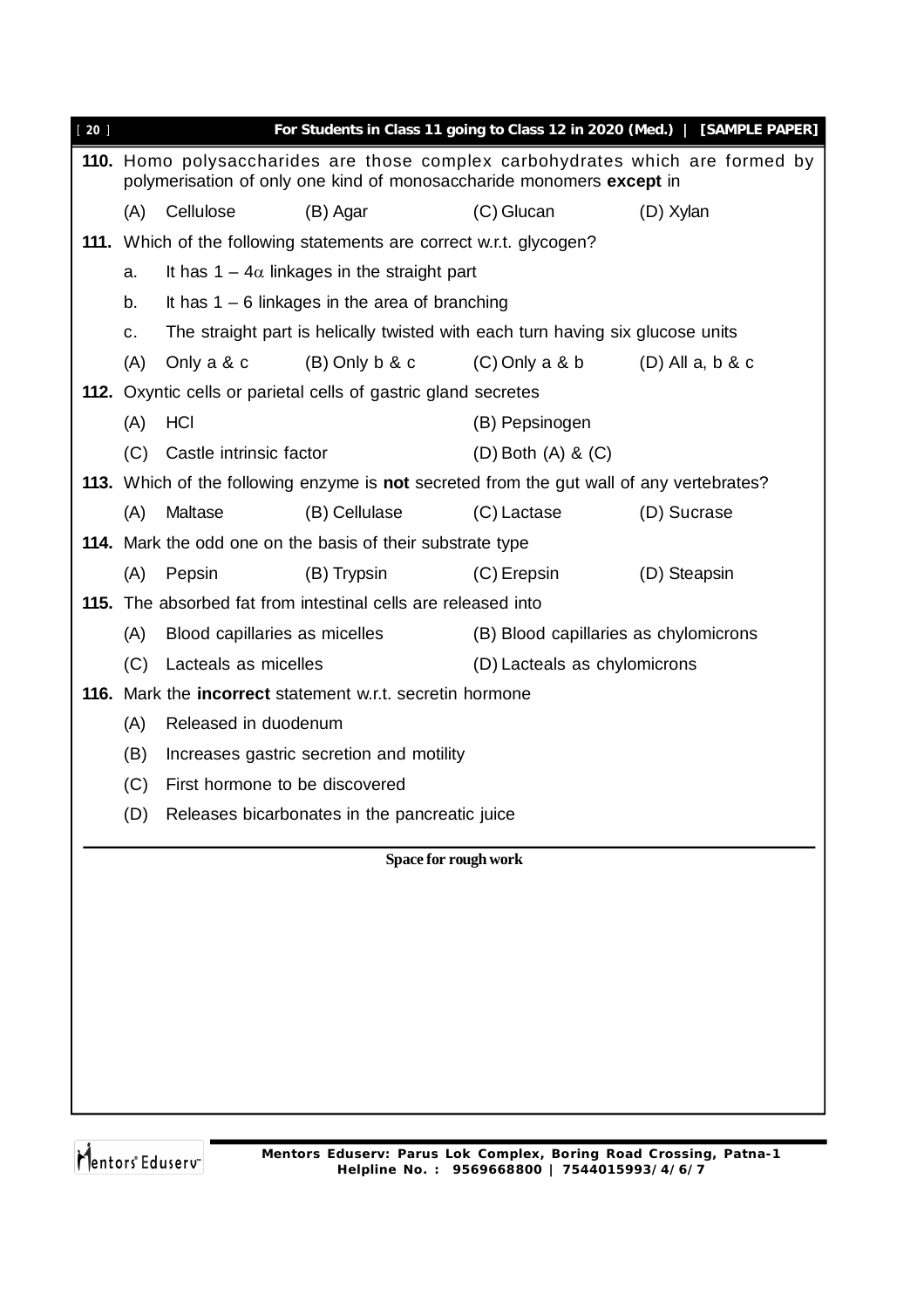|     | For Students in Class 11 going to Class 12 in 2020 (Med.)   [SAMPLE PAPER] | $[21]$                                                                                          |  |  |  |  |  |
|-----|----------------------------------------------------------------------------|-------------------------------------------------------------------------------------------------|--|--|--|--|--|
|     | 117. Pernicious anaemia caused due to deficiency of                        |                                                                                                 |  |  |  |  |  |
| (A) | Phylloquinone                                                              | (B) Calciferol                                                                                  |  |  |  |  |  |
| (C) | Riboflavin                                                                 | (D) Cyanocobalamin                                                                              |  |  |  |  |  |
|     | Mark correct statements regarding them                                     | 118. Sodium glycocholate and sodium taurocholate are sodium salts of cholic acid found in bile. |  |  |  |  |  |
| a.  | Cause emulsification of fats                                               | b. Increase lipase activity                                                                     |  |  |  |  |  |
| C.  | Help in absorption of fat product                                          | d. Stimulate peristalsis                                                                        |  |  |  |  |  |
| (A) | Both a & c<br>$(B)$ a, c & d                                               | (C) Only a<br>$(D)$ a, b, c & d                                                                 |  |  |  |  |  |
|     | 119. The children who are suffering from galactocemia are advised to take  |                                                                                                 |  |  |  |  |  |
| (A) | Sugar free diet                                                            | (B) Protein deficient diet                                                                      |  |  |  |  |  |
| (C) | Milk free diet                                                             | (D) Low caloric diet                                                                            |  |  |  |  |  |
|     | the following symptoms except one                                          | 120. Protein and calories deficiency in infants cause marasmus which is characterised by all of |  |  |  |  |  |
| (A) | <b>Emaciated body</b>                                                      | (B) Prominent ribs                                                                              |  |  |  |  |  |
| (C) | Dry, thin and wrinkled skin                                                | (D) Oedema of face and limbs                                                                    |  |  |  |  |  |
|     |                                                                            |                                                                                                 |  |  |  |  |  |
|     |                                                                            |                                                                                                 |  |  |  |  |  |
|     |                                                                            |                                                                                                 |  |  |  |  |  |
|     |                                                                            |                                                                                                 |  |  |  |  |  |
|     | Space for rough work                                                       |                                                                                                 |  |  |  |  |  |
|     |                                                                            |                                                                                                 |  |  |  |  |  |
|     |                                                                            |                                                                                                 |  |  |  |  |  |
|     |                                                                            |                                                                                                 |  |  |  |  |  |
|     |                                                                            |                                                                                                 |  |  |  |  |  |
|     |                                                                            |                                                                                                 |  |  |  |  |  |
|     |                                                                            |                                                                                                 |  |  |  |  |  |
|     |                                                                            |                                                                                                 |  |  |  |  |  |
|     |                                                                            |                                                                                                 |  |  |  |  |  |
|     |                                                                            |                                                                                                 |  |  |  |  |  |

Mentors<sup>e</sup> Eduserv